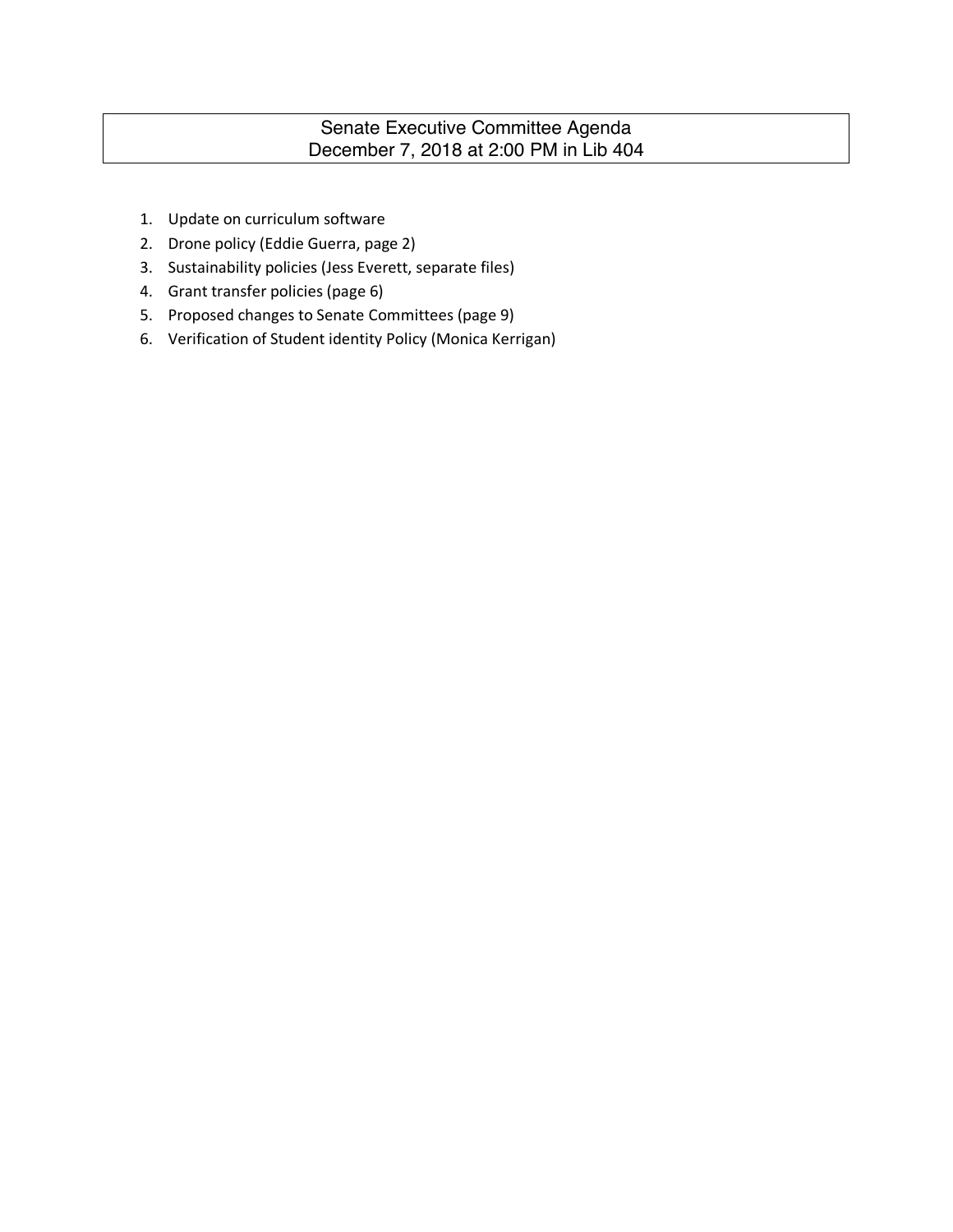### ROWAN UNIVERSITY INTERIM UNMANNED AERIAL SYSTEMS (DRONE) POLICY

Title: Unmanned Aerial System (Drone) Policy—Rowan University Date: December 6, 2018

### **Purpose**:

Rowan University supports the educational uses of unmanned aerial systems ("drones") across its campuses and facilities. The University also recognizes the risks posed by drones to students, faculty, staff, the public and property. This policy offers guidance to operators of drone technology on Rowan University campuses and property.

### **Scope:**

This policy applies to all members of the University community, including, but not limited to, faculty, staff, students, clubs, organizations, vendors, and any other individuals who are operating a drone as part of their employment or as part of any university-related research or activity. This policy also applies to any person or entity not affiliated with the university that operates a drone on university property, including recreational and non-recreational drones. This policy does not apply to Public Safety or any government agencies responding to emergency situations.

### **Federal and State Regulations:**

All drone operators must comply with Federal Aviation Administration ("FAA") regulations governing drone usage. Where applicable under federal law, some drones in a certain weight class must be registered with the FAA. While operating such drones on Rowan University premises, the operator must comply with Part 107 or Section 336 Operating Rules of FAA regulations, located here: https://www.faa.gov/uas/getting\_started/part\_107/ and https://www.faa.gov/uas/getting\_started/model\_aircraft/ and possess, if required, the relevant Certificate of Aircraft Registration. Additionally, operators must comply with the requirements of all New Jersey and municipal laws on drone usage. Specifically, N.J.S.A. 2C:40- 27, *et seq.* and § 432-2(C)(1)(y) of the Glassboro Municipal Code prohibiting drone usage in the Town Square property.

### **Indoor Usage:**

Indoor uses of small drones are permitted only for research and teaching purposes and must be done with appropriate faculty oversight. Indoor operation is permitted only once responsible faculty have determined that the proposed space is suitable for such experimentation and approval of the Department Chair and Public Safety have been obtained. Operators must exercise reasonable care and safety while operating indoors to ensure the safety of others and protection of property. Students and student groups wishing to operate drones must obtain the sponsorship of a faculty member and the permission of the member's department chair or head.

### **Outdoor Usage**: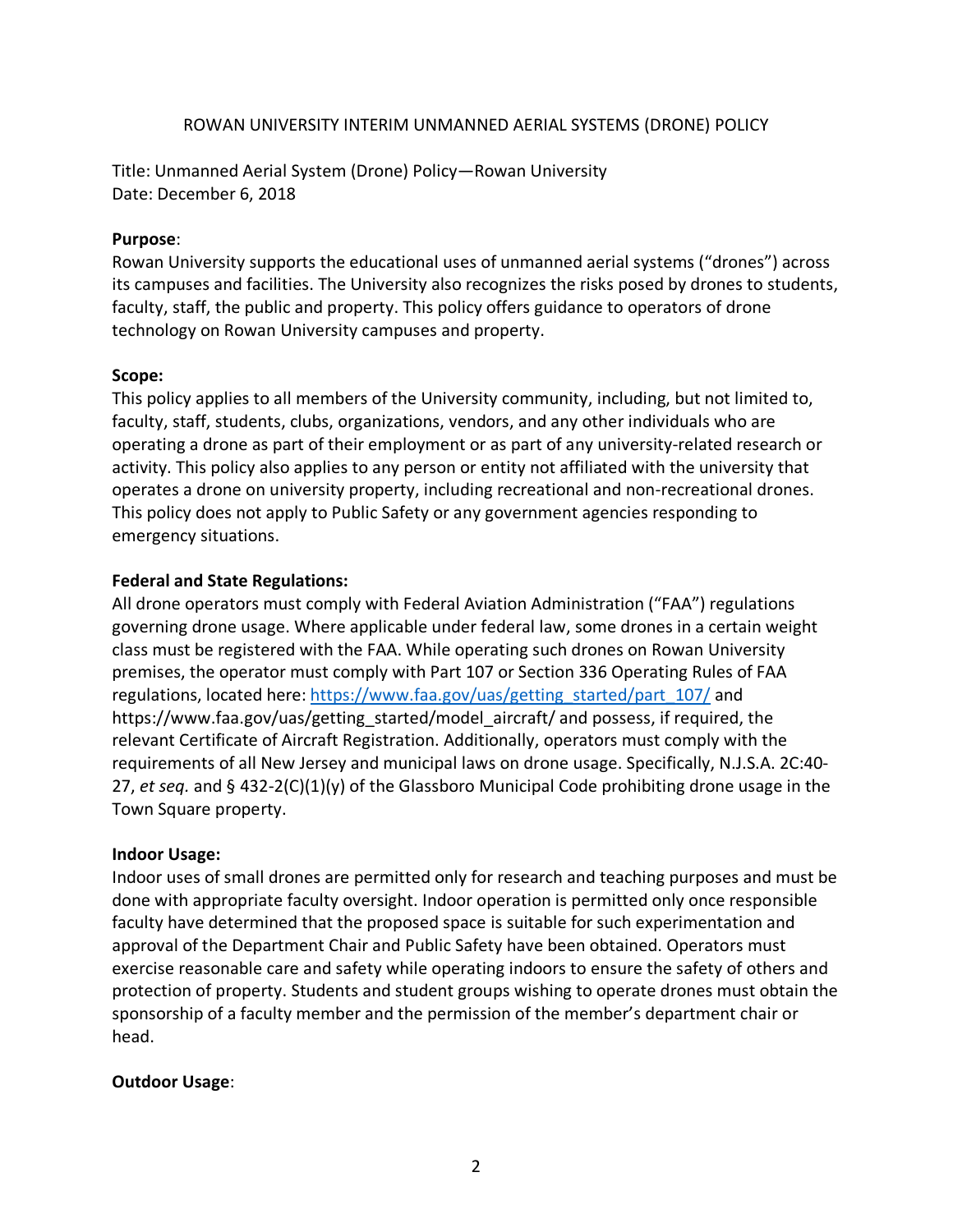Outdoor uses of drones for research, teaching, or operational activities of the University may be proposed by members of the University community but operators must receive advance written permission from their respective Department Chairs and Public Safety. Additionally, Public Safety must be notified of any instance of drone operation *prior to the operation of same.* All outdoor drone operations must comply with FAA flight regulations for drones, such as flying under height ceilings, flying within a visual line-of-sight, flying in clear visibility, and flying in a manner that does not endanger the safety of others or property. Students and student groups wishing to operate drones must obtain the sponsorship of a faculty member and the permission of the member's department chair or head.

# **Review/Permitting Process:**

All outdoor and indoor uses of drones must be reviewed and approved by Deans, Department Chair or Head, and Public Safety. Requests can be submitted for single-time operations or reoccurring operations of drones. All operators wishing to operate drones on Rowan University property complete the Rowan University Unmanned Aerial System (Drone) Permission Request Form which is available from Reed Layton, Senior Director of Public Safety, at LaytonR@rowan.edu, (856) 256-4506. Permission will be granted at the discretion of the above-described approval authorities and Public Safety, taking into consideration safety concerns and all other appropriate factors. Approval of all operation requests will be reviewed in a timely manner.

# **No Drone Zones:**

- No operator is to operate a drone over any University-controlled sporting facility or event while the facility is being used, including, but not limited to, the Richard Wackar Football Stadium and the Baseball Fields, the Soccer Fields, and the Tennis Courts, except by advance written permission from Public Safety.
- Drones outfitted with cameras are not to be operated in or around any University-controlled housing, including student dorms and apartments without advance written permission from Public Safety.
- Drones shall not be operated in a manner to harass, annoy, or pester any individual on Rowan University premises.

# **Unauthorized Use:**

Failure to comply with federal and state regulations and this policy may result in disciplinary action and could additionally lead to local, state, and federal civil and criminal penalties. In New Jersey, it is a criminal offense to operate a drone while intoxicated. N.J.S.A. 2C:40-28(e). It is also a criminal offense to operate a drone in a manner that interferes with a first responder's responsibilities. N.J.S.A. 2C:40-28(c). Unauthorized drone operation on University property may result in appropriate student or faculty discipline.

# **Updates to Policy**:

This policy may be updated in writing as necessary or appropriate in light of institutional experience and external regulatory changes.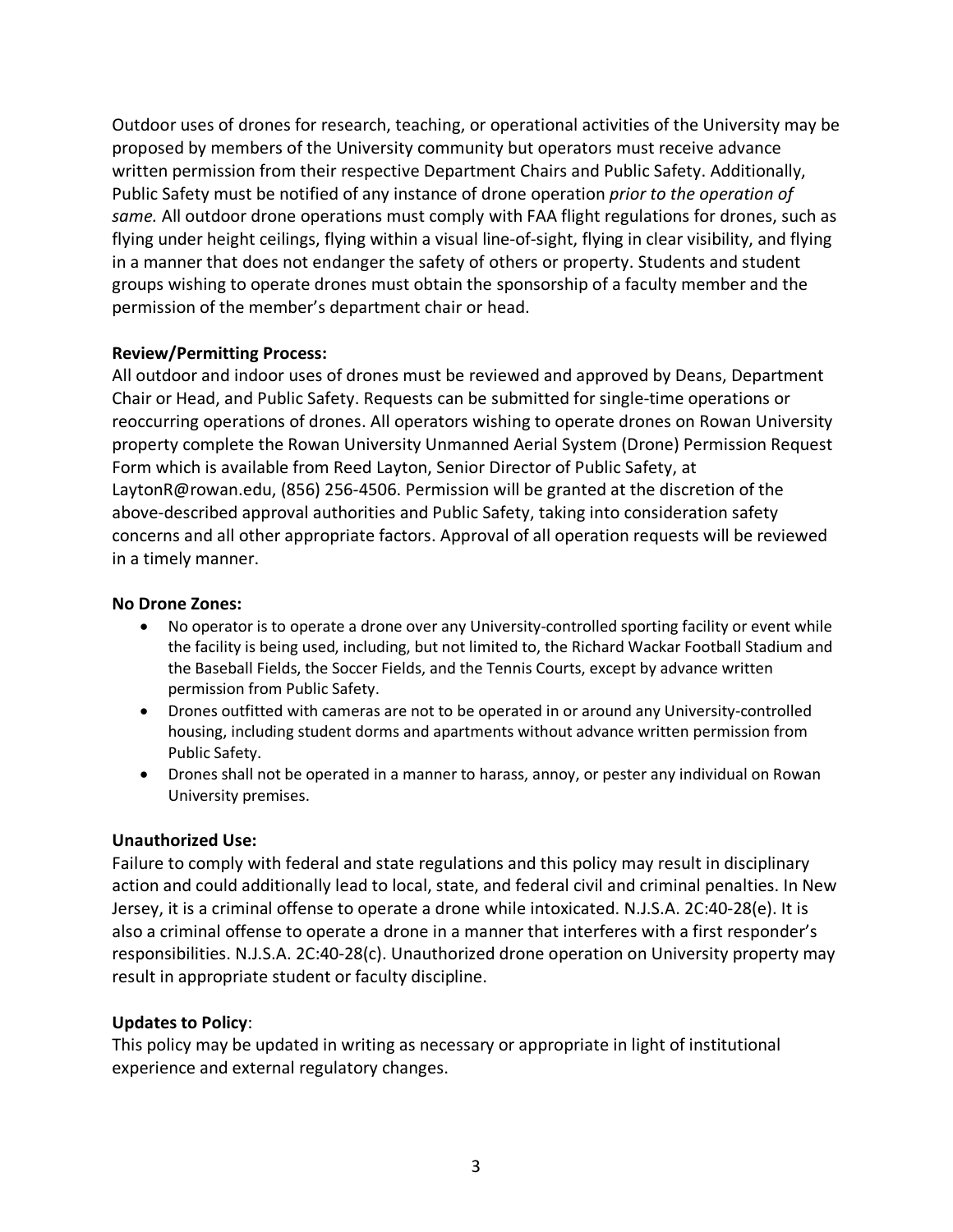| Applicant:                 |                                             |  |
|----------------------------|---------------------------------------------|--|
|                            | Name:                                       |  |
|                            | Telephone:                                  |  |
|                            | Email:                                      |  |
|                            |                                             |  |
| <b>Flight Information:</b> |                                             |  |
|                            |                                             |  |
|                            | Location $1$ :                              |  |
|                            | Purpose:                                    |  |
|                            |                                             |  |
| <b>Drone Information:</b>  |                                             |  |
|                            |                                             |  |
|                            |                                             |  |
|                            |                                             |  |
| <b>Comments:</b>           |                                             |  |
|                            |                                             |  |
|                            |                                             |  |
|                            |                                             |  |
|                            |                                             |  |
|                            |                                             |  |
| <b>Faculty Sponsor:</b>    |                                             |  |
|                            |                                             |  |
|                            |                                             |  |
|                            |                                             |  |
|                            | <b>Department Chair/Approval Authority:</b> |  |
|                            |                                             |  |
|                            | Signature: _________________________        |  |

<sup>&</sup>lt;sup>1</sup> No drone flight will be authorized over a University-controlled sporting facility while the facility is in use for sporting or other university-related activities including, but not limited to, Commencement events. Additionally, drone flights will not be authorized in or around any University-controlled housing.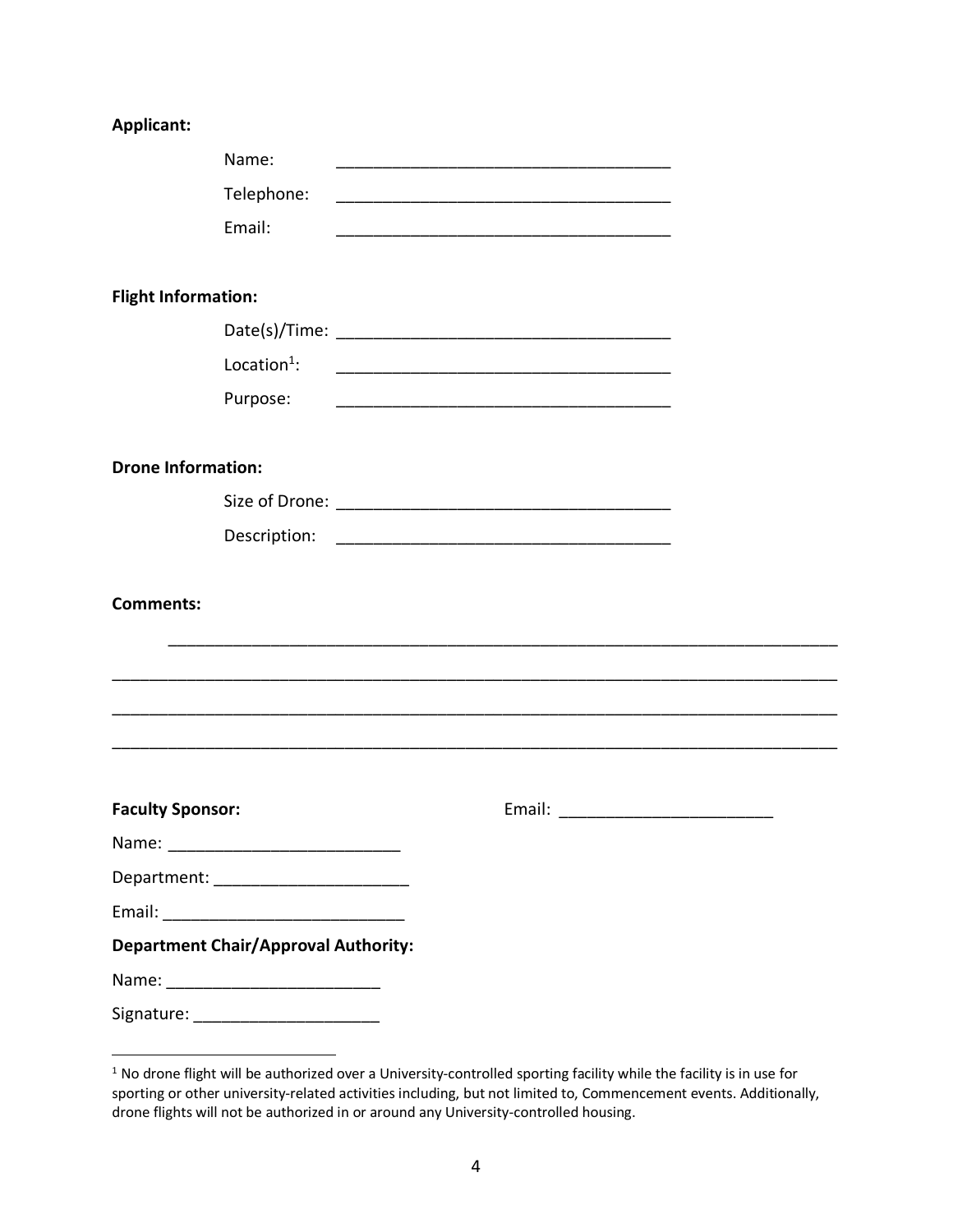All questions should be directed to Reed Layton, Senior Director of Public Safety at LaytonR@rowan.edu, (856) 256-4506.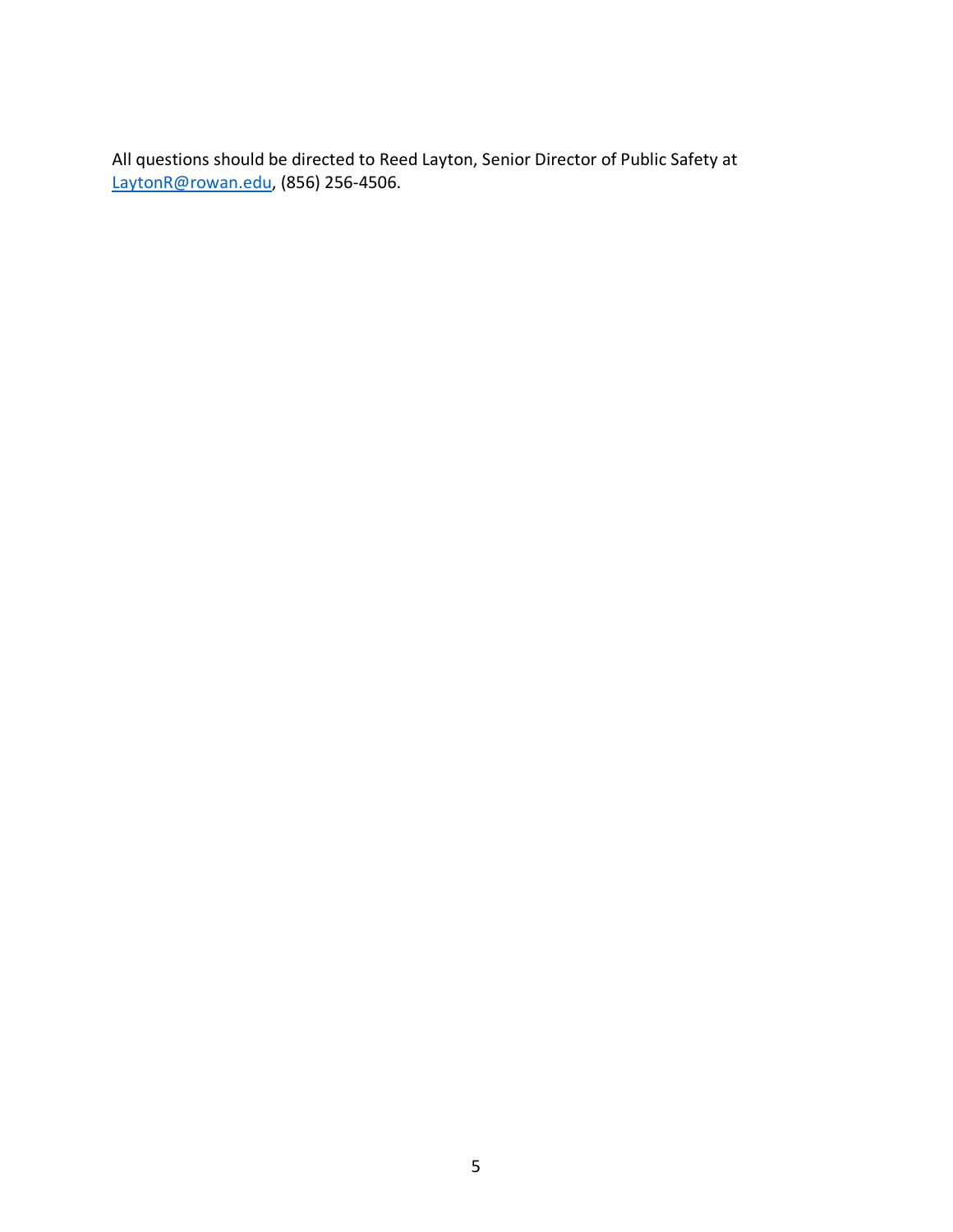# **Division of University Research – Office of Sponsored Programs Grant Transfer Overview**

Grant awards are made to institutions and not directly to Principal Investigators. When a Principal Investigator (PI) moves from one institution to another with active grants, the relinquishing institution must agree to the transfer and follow any specific terms of the grant agreement regarding transfer of said grant to a different institution. Any PIs transferring grants to Rowan or from Rowan to another institution should contact the Office of Sponsored Programs (OSP) as soon as possible, ideally 90 days prior to the move to the new institution. Normally any equipment purchased using grant funding will transfer to the new institution at the cost of the new institution. Any university funds used as matching to purchase equipment should be evaluated for current value and cost should be covered by new institution if being transferred.

# Transfers to Rowan University

PIs transferring to Rowan University should provide the OSP a listing of all grants they intend to transfer to Rowan University along with any equipment, subawards, transfer of personnel, etc. At this point, the PI should have notified the OSP at their current institution, along with their department chairs and granting agency and received approval of the transfer. The PI should provide Rowan's OSP contact information for the OSP at their former institution. The two offices will then work together to complete the transfer. Depending on the sponsoring agency, certain forms and processes may be required of each institution. For instance, a relinquishing statement will likely be required from the former institution and an updated budget and other documentation (for instance new subaward agreements if applicable) will need to be completed by Rowan. Upon completion of the documentation, the sponsor (according to their policy) will generally issue a new Notice of Award to Rowan which will indicate the direct and indirect costs remaining on the award that will transfer to Rowan, the start date of the award at Rowan, and other terms and conditions of the award. Once the documentation and approvals are complete, the transferred equipment is now considered owned by Rowan.

All research funded equipment transferring to Rowan that requires network connectivity (i.e. requires an IP address) must adhere to all Rowan technology policies and will need to be checked in with the campus Information Resources & Technology (IRT department so the appropriate network configuration and software (e.g. antivirus, encryption) can be installed. This is the responsibility of the PI. Transfers from Rowan University

When a PI leaves Rowan University to another institution, they should obtain approval from their Program Officer for the transfer along with the department chair and dean and notify the OSP. The PI must work with their department administration and OSP to formally request a transfer, list any equipment, and for NIH grants, complete form PHS 3734. If equipment includes licensed software provided by Rowan, Information Resources & Technology (IRT) will reimage the system to ensure all Rowan licensed software and security technologies (e.g. antivirus, encryption) are removed prior to the transfer of equipment to the new institution. The PI is responsible for backing up their research data and working with the vendor or new institution to reinstall any software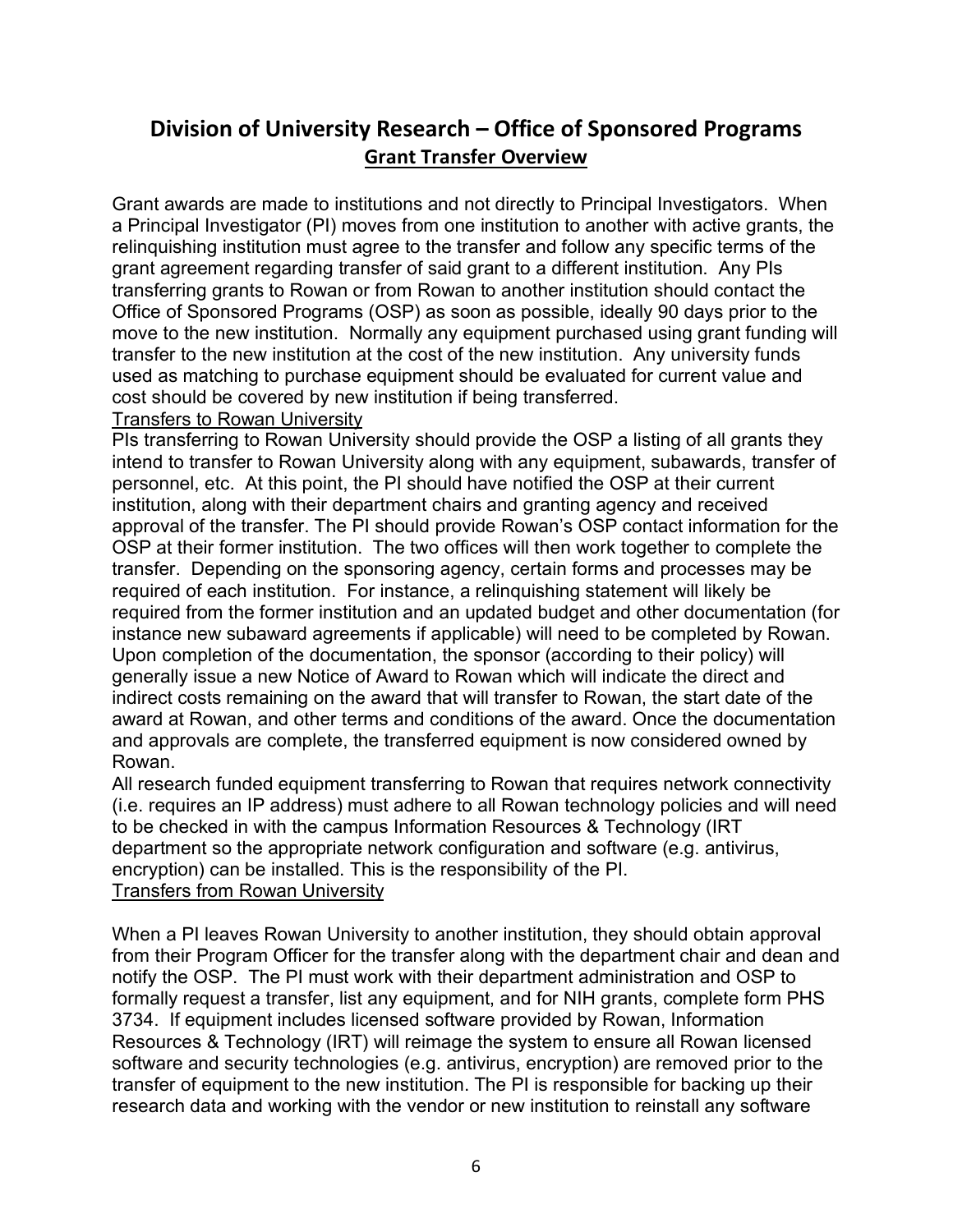required for use with the grant. When a PI moves to another institution and requests transfer of equipment to the new institution, the following standards will apply:

- Equipment purchased with federal funds may not be transferred to a for-profit institution
- If an active grant is being transferred to another academic institution, equipment purchased on that grant may be transferred to the new institution in accordance with the terms of the grant.
- Equipment purchased with federal funds on a grant that is no longer active will be released only if the department chair certifies that the equipment is not useful to the other investigators in the department.

The PI and department administration must identify, list, and categorize research materials, including location of research materials, and then the PI should certify the statement in writing. PI should provide Rowan's OSP contact information at the new institution. Rowan OSP will prepare appropriate relinquishment document and get appropriate approvals according to the terms of the grant agreement, including details of direct costs, equipment, etc. that will be transferred to the new institution. Sponsor will likely provide confirmation of close out with Rowan and new Notice of Award to new institution.

It is the responsibility of the PI, in conjunction with Department Administration, OSP and Grants and Contracts Accounting, to ensure the following is reviewed, identified, and completed as required:

- NIH grants only Form PHS 3734
- Adhering to Sponsor Guidelines, Policies and Procedures
- Obtaining Sponsor Approvals, if necessary
- Financial Close-Out of Grant Funds, Cost Transfers, and Payroll Reallocations
- Subaward Management, Reporting, Agreement Modification or Termination, and Disposition of Staff
- Personnel Management
- Equipment List related to Grant or Grants to be transferred
- Research Materials, defined as the record of data and/or results that embody the scientific investigation, regardless if electronic or physical include the following:
	- o Research proposals, protocols, grant applications, progress reports
	- o Laboratory notebooks, records, clinical trial records, emails and computer files
	- o Cell lines, chemical compositions, specimens, and animals
	- o Publication materials
- All and any research materials must be reviewed by the Office of Technology Commercialization to protect any patent filings that have been derived from the research
- Any research materials that include Protected Health Information (PHI) must be reviewed by the Cooper Medical School at Rowan University's and School of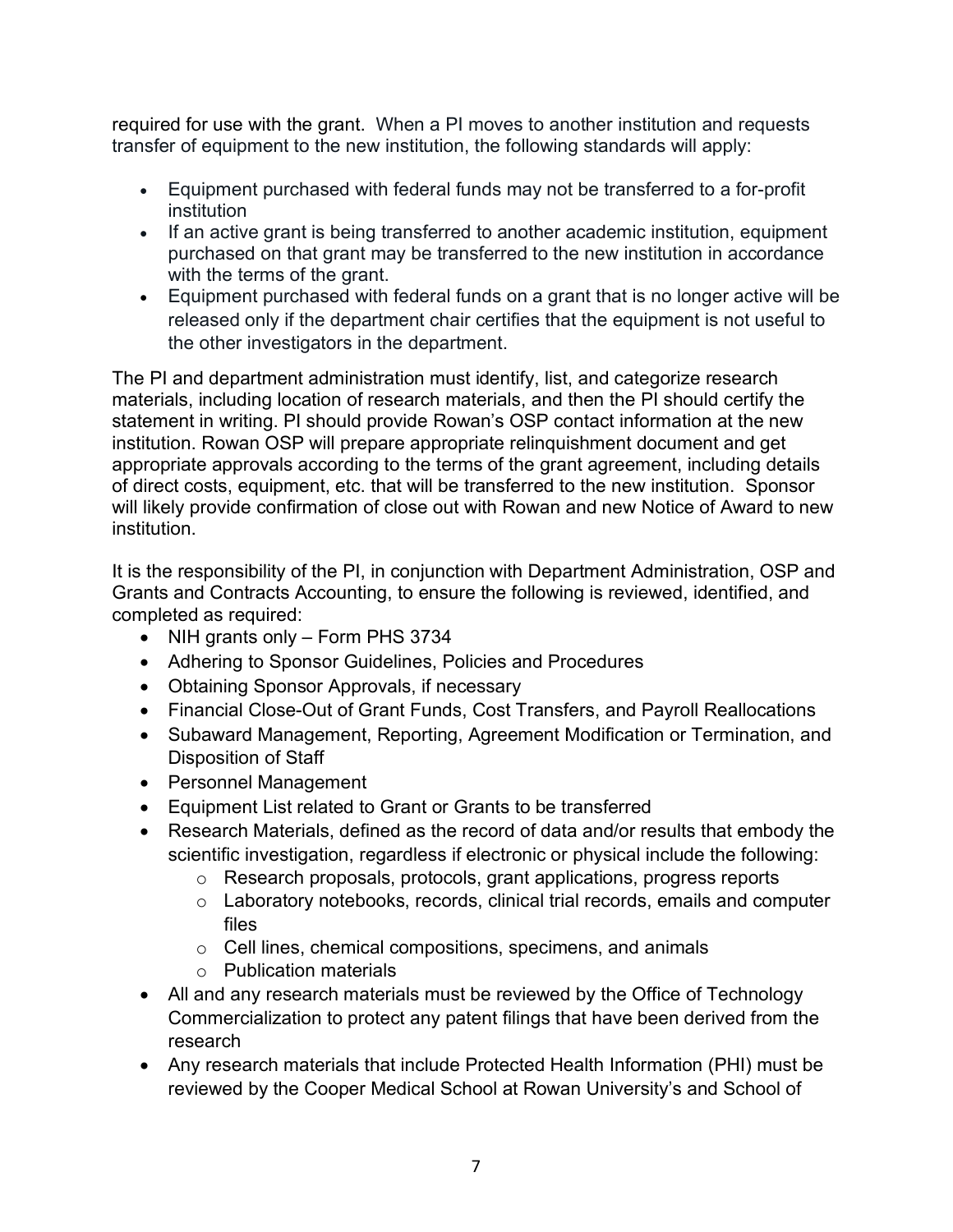Osteopathic Medicine's respective departments who are responsible for use and access to PHI records and data

- Intellectual Property Management, Final Invention Statements, Material Transfer Agreements, Licensing, and Research materials need for Patents and Patent Filings, in conjunction with Office of Technology Commercialization must be completed
- Hazardous Materials, in conjunction with Division of Facilities, Planning & Operations and Office of Research Compliance must be identified and listed
- Research and Teaching Animals, in conjunction with Division of Facilities, Planning & Operations and Office of Research Compliance, must be identified and listed
- Human Subjects, in conjunction with Office of Research Compliance, must be identified and listed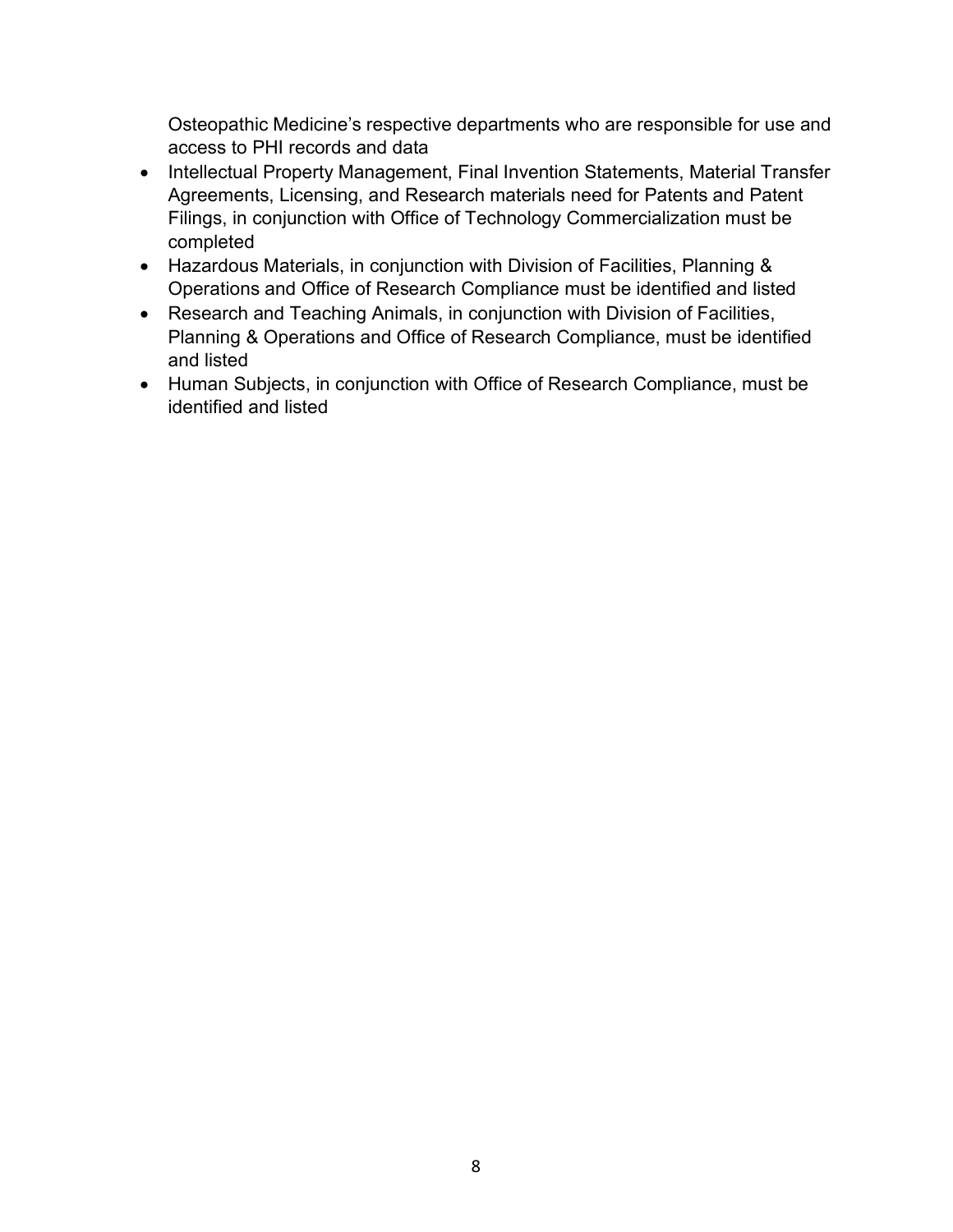# **Proposed Changes to Senate Committees**

**Note: Most of the changes here formalize the addition of CMSRU faculty on committees on which they have been serving, and add representatives from the School of Earth and Environment and the School of Health Professions.**

#### **Academic Integrity**

Currently: *9 Faculty (to include at least 1 representative from each College) and 2 from the College of Humanities & Social Sciences and 1 from the College of Science & Mathematics.*

Proposed:

*12 Faculty (to include 1 representative from each College and the Schools of both Earth and Environment and Health Professions, and 2 representatives from the College of Humanities & Social Sciences*)

#### **Academic Policies and Procedures**

Currently: *8 Faculty (to include 1 representative from each College)*

Proposed: *11 Faculty (to include 1 representative from each College and the Schools of both Earth and Environment and Health Professions)*

#### **Campus Aesthetics and Environmental Concerns**

| Currently: | 8 Faculty                                        |
|------------|--------------------------------------------------|
|            | 2 Professional Staff                             |
|            | 1 Administrator                                  |
|            | 3 Additional Faculty and/or 3 Professional Staff |
|            | 1 CWA Rep                                        |
|            | 1 IFPTE#195 Rep                                  |
|            | 1 AFT Rep                                        |
|            | 3 SGA Reps                                       |
| Proposed:  | 11 Faculty                                       |
|            | 2 Professional Staff                             |
|            |                                                  |
|            | 1 Administrator                                  |

*1 Administrator 3 Additional Faculty and/or 3 Professional Staff 1 CWA Rep 1 IFPTE#195 Rep 1 AFT Rep 3 SGA Reps*

#### **Career Development**

Currently: *8 Faculty (one from each College)*

*1 Librarian 1 AFT Rep 1 Professional Staff*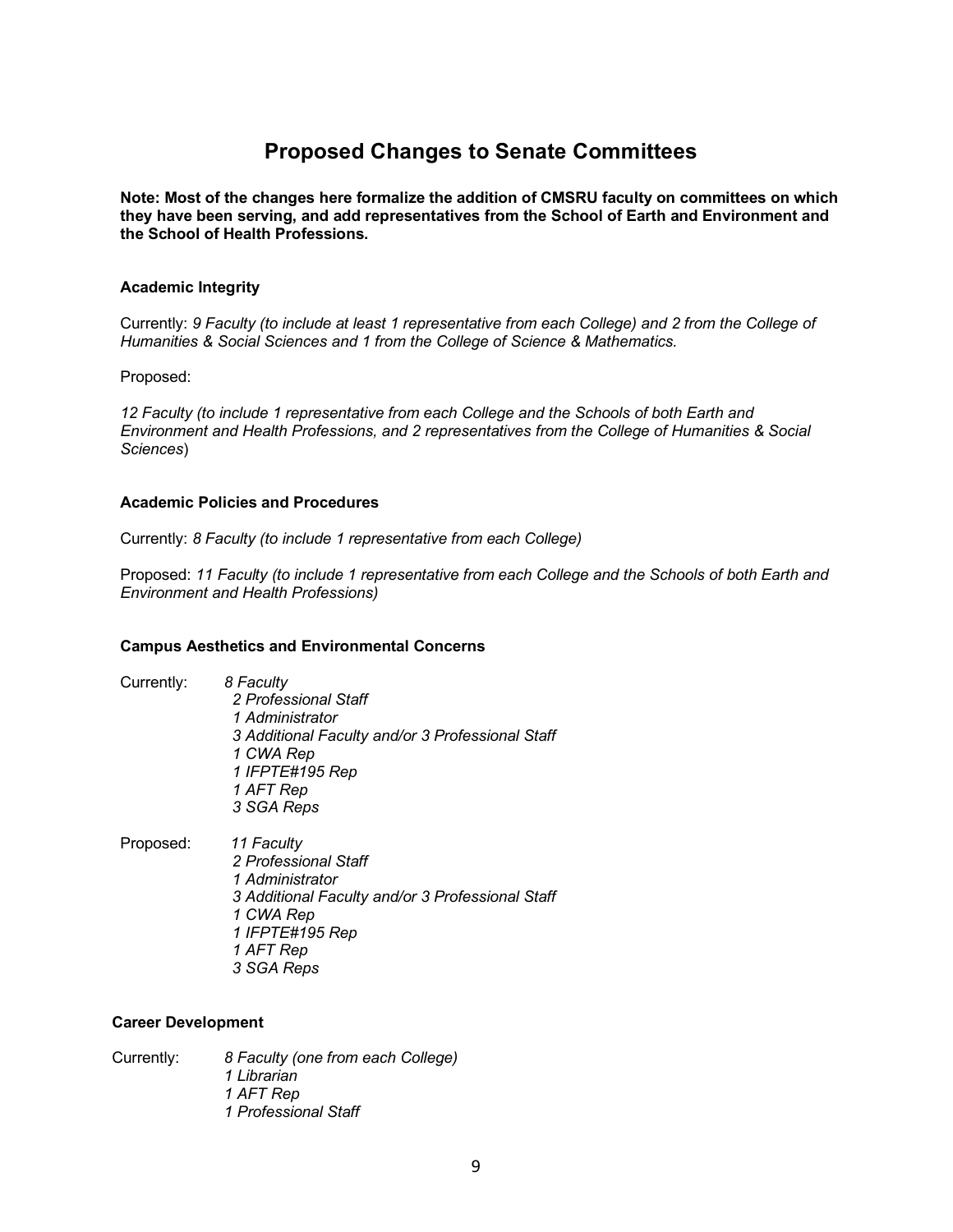Proposed: *11 Faculty (one from each College and the Schools of both Earth and Environment and Health Professions) 1 Librarian 1 AFT Rep 1 Professional Staff*

#### **Committee on Committees**

Currently: *5 Faculty and/or 5 Professional Staff 1 AFT Rep*

Proposed: No changes

#### **Curriculum**

Currently: *2 Business Faculty 2 Engineering Faculty 2 Performing Arts Faculty 2 Communication& Creative Arts Faculty 2 Education Faculty 2 Science/Math Faculty 3 Humanities & Social Sciences Faculty 1 Professional Staff 1 AFT Rep 4 SGA Reps 1 Librarian* Proposed: *2 Business Faculty*

*2 Engineering Faculty 2 Performing Arts Faculty 2 Communication& Creative Arts Faculty 2 Education Faculty 2 Science/Math Faculty 3 Humanities & Social Sciences Faculty* 2 *Earth and Environment Faculty* 2 *Health Professions Faculty 1 Professional Staff 1 AFT Rep 4 SGA Reps 1 Librarian*

#### **Graduate Education and Global Learning and Partnerships**

| Currently: | 8 faculty (to include at least 1 representative from each College) |
|------------|--------------------------------------------------------------------|
|            | 2 Professional Staff                                               |
|            | 2 SGA Reps                                                         |
|            | 2 Graduate Students                                                |
|            | 1 Rowan Global Rep                                                 |
|            | 1 AFT Rep                                                          |

Proposed: *11 Faculty (one from each College and the Schools of both Earth and Environment and Health Professions)*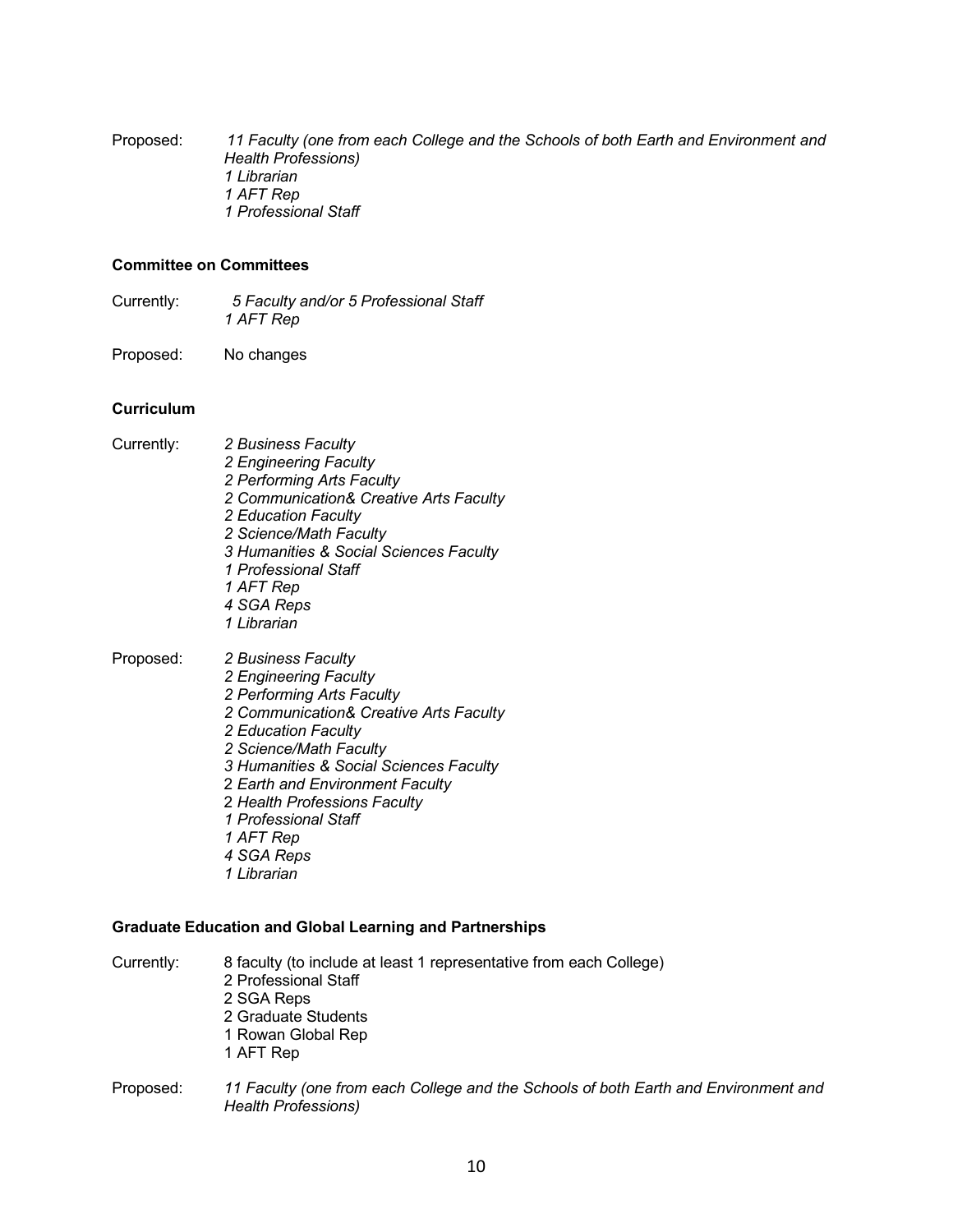2 Professional Staff 2 SGA Reps 2 Graduate Students 1 Rowan Global Rep 1 AFT Rep

#### **Diversity**

| Currently: | 10 Faculty, Librarians and/or Professional Staff<br>1 Central Administrator<br>1 AFT Representative<br>1 CWA Representative<br>1 IFPTE #195 Representative<br>3 SGA Representatives |
|------------|-------------------------------------------------------------------------------------------------------------------------------------------------------------------------------------|
| Proposed:  | 12 Faculty, Librarians and/or Professional Staff<br>1 Central Administrator<br>1 AFT Representative<br>1 CWA Representative<br>1 IFPTE #195 Representative<br>3 SGA Representatives |

#### **Intercollegiate Athletics**

| Currently: | Co-Chairs: 1 appointed by Senate<br>1 appointed by University President<br>4 Administrators (one is Co-Chair)<br>8 Faculty (one from each college)<br>1 Director of Athletics<br>2 Professional Staff<br>2 SGA Reps<br>1 AFT Rep                                                    |
|------------|-------------------------------------------------------------------------------------------------------------------------------------------------------------------------------------------------------------------------------------------------------------------------------------|
| Proposed:  | Co-Chairs: 1 appointed by Senate<br>1 appointed by University President<br>4 Administrators (one is Co-Chair)<br>11 Faculty (one from each College and the Schools of both Earth and Environment and<br>Health Professions)<br><b>Director of Athletics</b><br>2 Professional Staff |

**Learning Outcomes Assessment**

*2 SGA Reps 1 AFT Rep*

Currently: *Note: Committee Chair is not calculated in committee total. 8 Faculty (one from each College) 1 Curriculum Committee Rep 1 Institutional Research (non-voting) Rep 1 AFT Rep 1 Professional Staff 1 Academic Policies/Procedures Committee Rep 2 SGA Reps*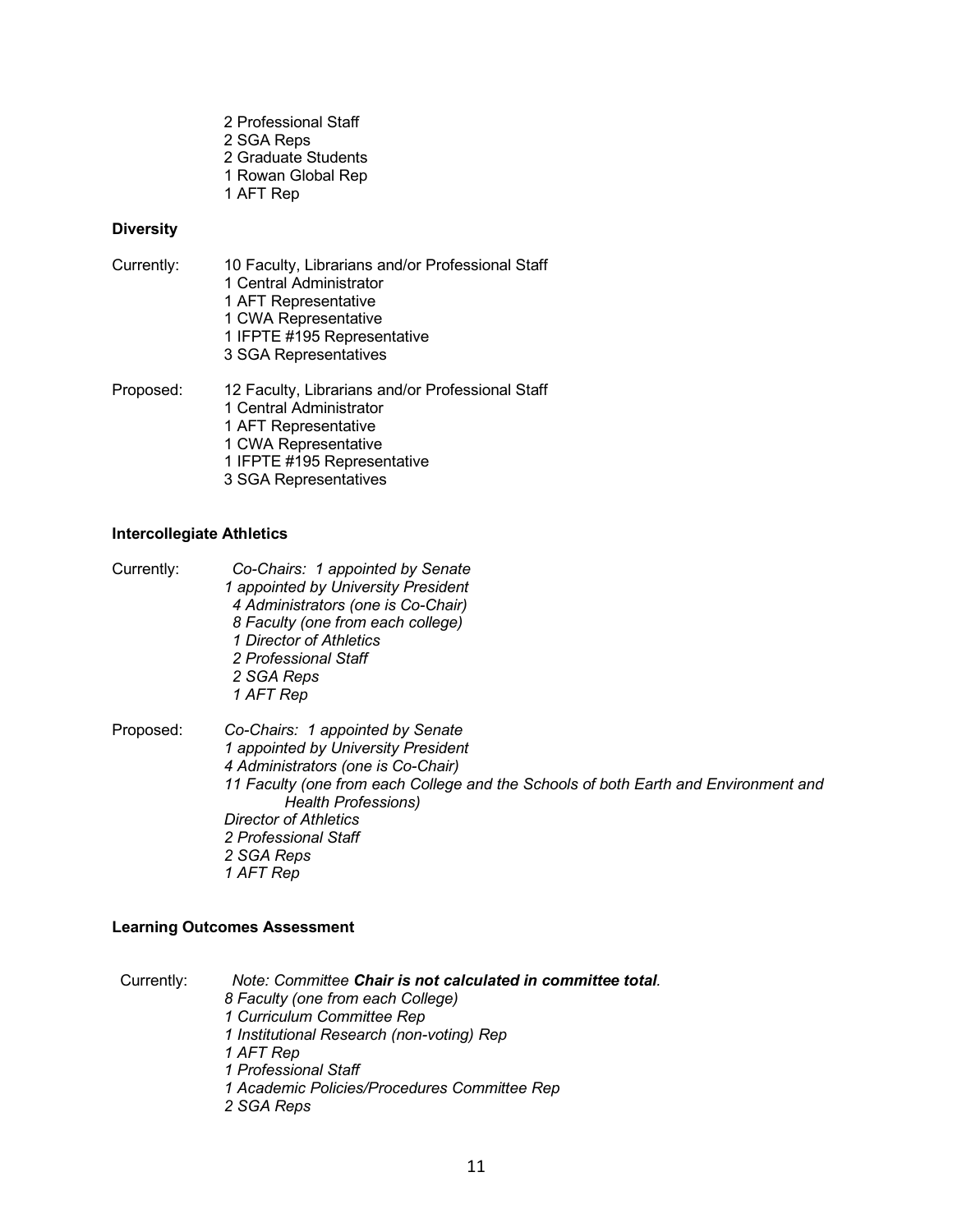Proposed: *Note: Committee Chair is not calculated in committee total. 11 Faculty (one from each College and the Schools of both Earth and Environment and Health Professions) 1 Curriculum Committee Rep 1 Institutional Research (non-voting) Rep 1 AFT Rep 1 Professional Staff 1 Academic Policies/Procedures Committee Rep 2 SGA Reps*

#### **Professional Ethics and Welfare**

Currently: *10 Faculty and/or 10 Professional Staff 1 AFT Rep*

Proposed: No changes

#### **Promotion**

- Currently: *8 Teaching Faculty (one from each College) 1 AFT Rep*
- Proposed: *11 Faculty (one from each College and the Schools of both Earth and Environment and Health Professions)*

#### **Recruitment, Admission, and Retention**

- Currently: *15 Faculty and/or 15 Professional Staff*
- Proposed: No changes

#### **Research**

- Currently: *8 Faculty (1 from each college) 5 additional Faculty from any college 3 Professional Staff 1 Librarian 1 AFT Rep 1 SGA Rep* Proposed: *11 Faculty (one from each College and the Schools of both Earth and Environment and Health Professions) 5 additional Faculty from any college 3 Professional Staff 1 Librarian*
	- *1 AFT Rep*

*1 SGA Rep*

**Rowan Core**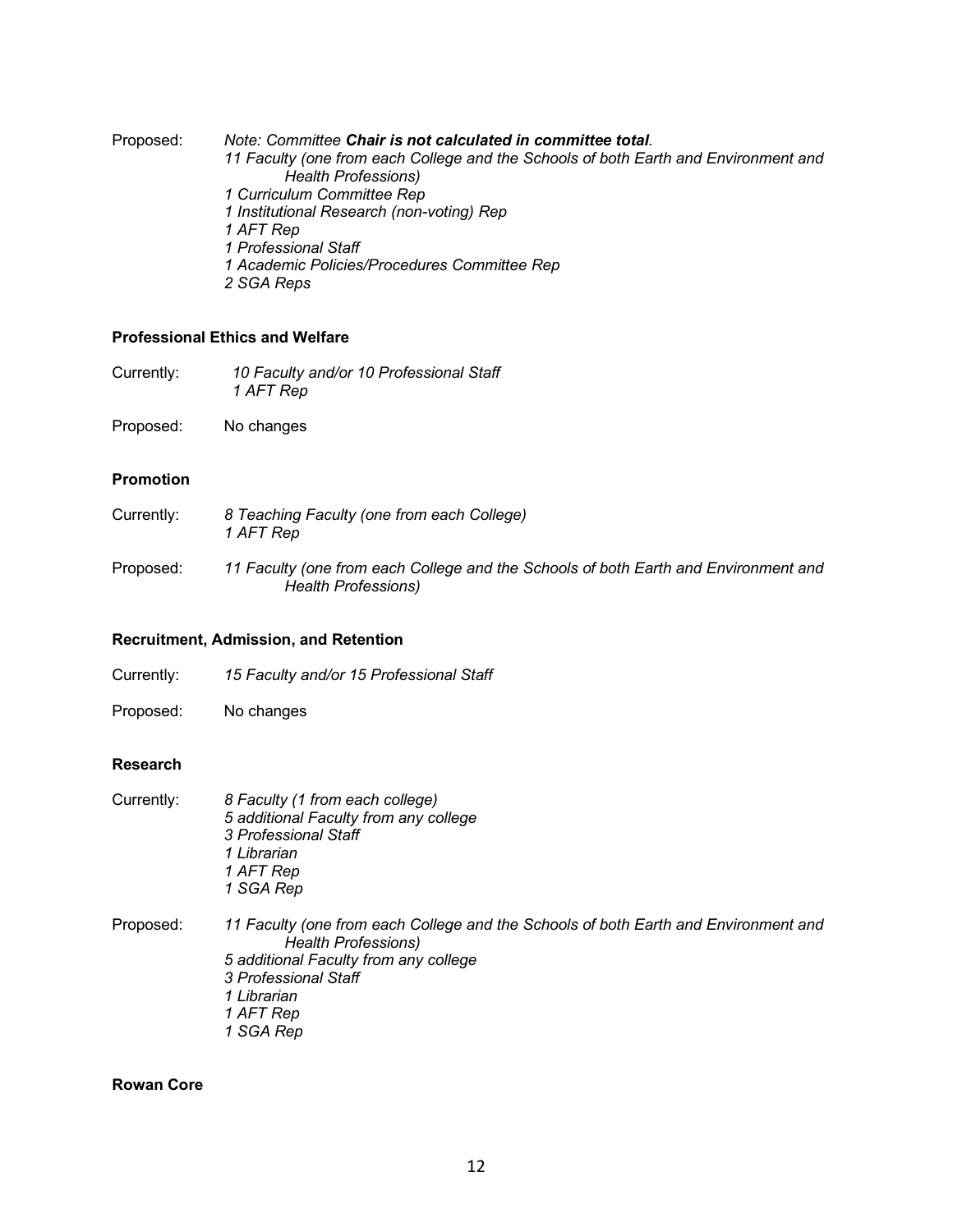- Currently: *Note: Committee Chair is not calculated in committee total.* 2 College of Business faculty 2 College of Communication and Creative Arts faculty 2 College of Education faculty 2 College of Engineering faculty 2 College of Performing Arts faculty 2 College of Humanities and Social Sciences faculty 2 College of Science and Mathematics faculty 1 School of Earth and the Environment faculty 2 SGA Reps 2 Professional Staff Advisors 1 AFT Rep 1 Librarian Proposed: *11 Faculty (one from each College and the Schools of both Earth and Environment and Health Professions) 2 Professional Staff Advisor 1 Librarian (1 member).*
	- *1 AFT Representative*
	- *2 additional faculty members (any college)*

### **Sabbatical Leave**

| Currently: | 8 Faculty and/or Professional Staff<br>3 Faculty or Librarian<br>1 AFT Rep                                              |
|------------|-------------------------------------------------------------------------------------------------------------------------|
| Proposed:  | 11 Faculty (one from each College and the Schools of both Earth and Environment and<br>Health Professions)<br>1 AFT Rep |

#### **Student Relations**

Currently: *10 Faculty and/or 10 Professional Staff 1 AFT Rep 1 CWA Rep 5 SGA Reps*

Proposed: No changes

#### **Technological Resources**

| Currently: | 8 Faculty (1 from each college)<br>5 additional Faculty from any college<br>3 Professional Staff<br>1 Librarian<br>1 AFT Rep<br>1 SGA Rep                |
|------------|----------------------------------------------------------------------------------------------------------------------------------------------------------|
| Proposed:  | 11 Faculty (one from each College and the Schools of both Earth and Environment and<br><b>Health Professions)</b><br>3 Professional Staff<br>1 Librarian |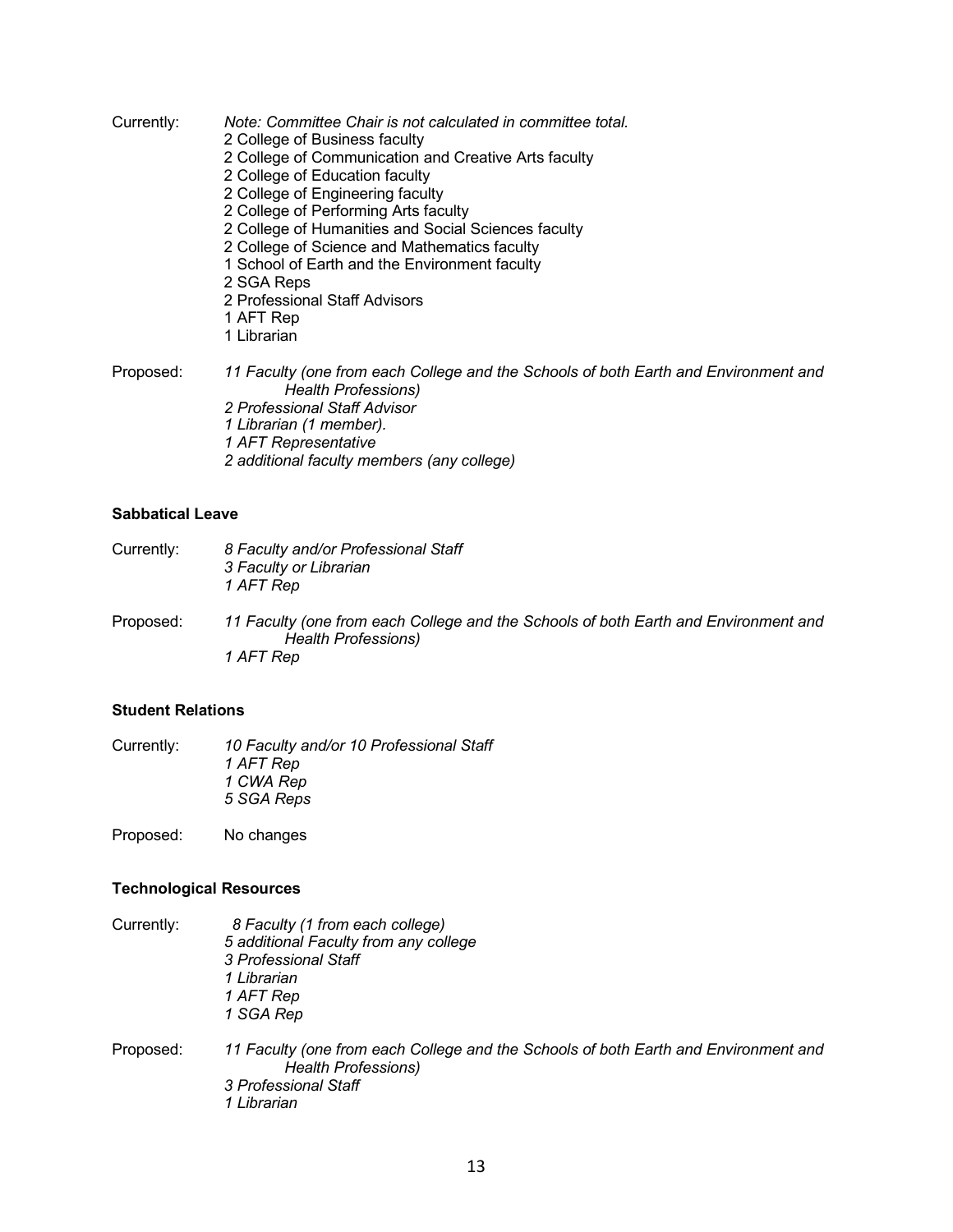*5 additional faculty, librarians, or professional staff 1 AFT Rep 1 SGA Rep*

#### **Tenure and Recontracting**

Currently: *16 Tenured Faculty (at least one from each College) 1 Librarian 3 Professional Staff 1 AFT Rep* Proposed: *18 Tenured Faculty (at least one from College and the Schools of both Earth and Environment and Health Professions) 1 Librarian 3 Professional Staff 1 AFT Rep*

#### **University Budget and Planning**

| Currently: | 1 Executive Director of Budget & Planning serves as Co-Chair<br>1 Vice President of the Senate is required to serve on this committee<br>(Membership Resolution #871204-3 & #890517-23)<br>*Committee co-chairs are not included in committee total<br>1 VP Administration/Finance<br>3 Professional Staff<br>9 Faculty -1 from each College, 1 additional faculty<br>1 Librarian<br>1 CWA Rep<br>1 IFPTE#195 Rep<br>1 AFT Rep<br>1 SGA Rep |
|------------|---------------------------------------------------------------------------------------------------------------------------------------------------------------------------------------------------------------------------------------------------------------------------------------------------------------------------------------------------------------------------------------------------------------------------------------------|
| Proposed   | 1 Executive Director of Budget & Planning serves as Co-Chair<br>1 Vice President of the Senate is required to serve on this committee<br>(Membership Resolution #871204-3 & #890517-23)<br>*Committee co-chairs are not included in committee total<br>1 VP Administration/Finance<br>3 Professional Staff<br>9 Faculty -1 from each College, 1 additional faculty<br>1 Librarian<br>1 CWA Rep<br>1 IFPTE#195 Rep<br>1 AFT Rep<br>1 SGA Rep |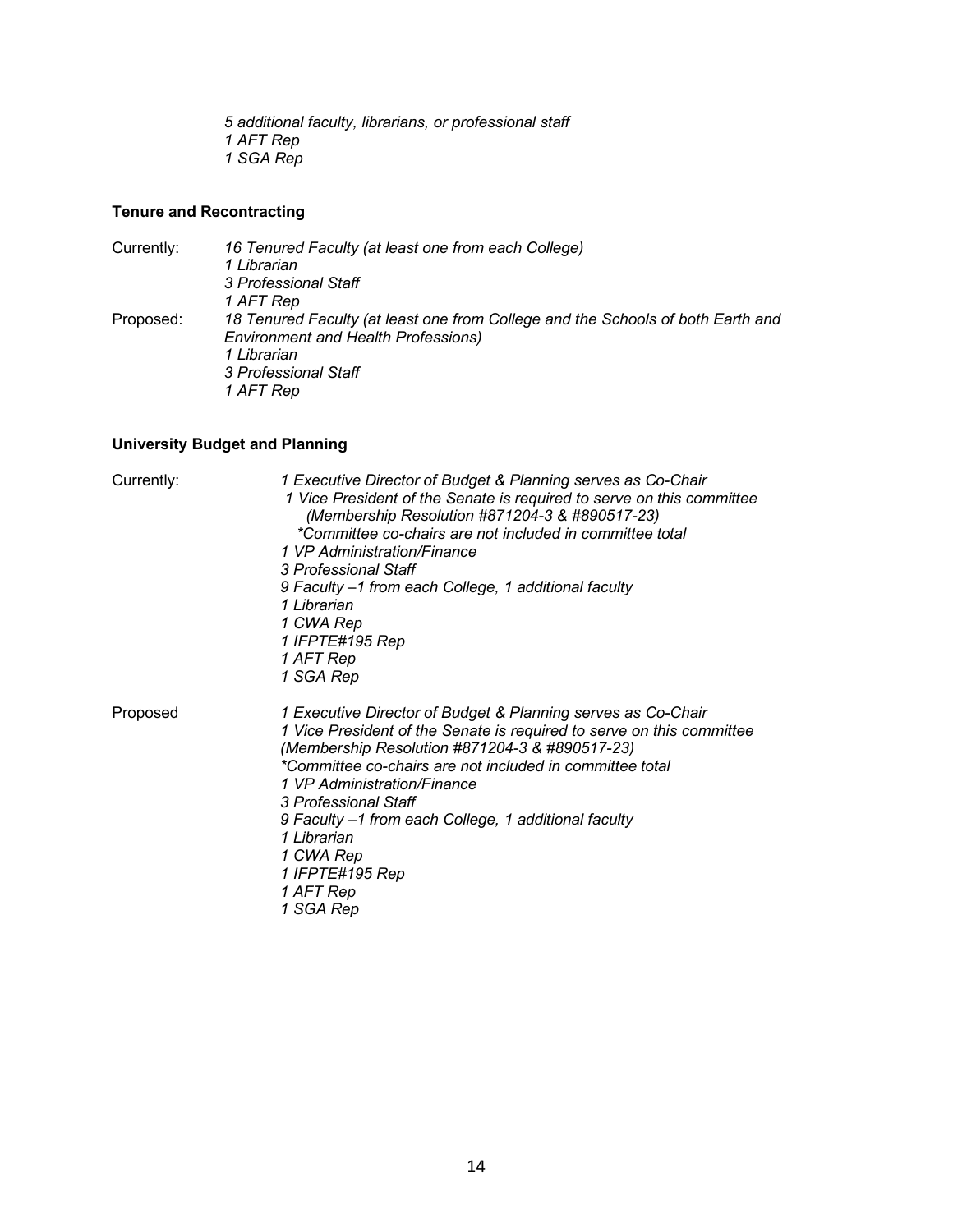## **Carbon Neutrality Action Plan – Executive Summary**

The purpose of this document is to present an Executive Summary version of a viable action plan for achieving climate neutrality at Rowan University (RU) by 2029. The document has been divided into 4 sections. Section 1 provides an introduction and overview of a proposed schedule for implementing key policy, tactical and strategic actions that will enable the campus to become climate neutral with respect to carbon dioxide impacts. It also includes a growing student population consistent with the student population found in the RU Campus Master Plan. We have provided an estimated equivalent kWh/student use in the years in which new key actions are implemented. Kilowatthours (kWh) are the metric for energy use employed in this proposal. Section 2 provides calculated estimates what the University's predicted carbon emissions would be in 2029, if no climate neutrality actions take place (A business as usual scenario). This section can be used to identify the present and future sources of the University's carbon emissions. Section 3 provides a summary of how reductions in carbon emissions are planned to be achieved between the present and 2029, assuming the schedule described in section 1 is adopted by the campus and administration and is followed. The section provides an overview of key measures whereby carbon reductions may be obtained. The final section is provided as a summary list of key parameters, estimates, and assumptions used to generate the values in this plan and the underlying modeling it represents. All energy and carbon estimates are based on the best available information, including a recently completed carbon inventory, standard engineering calculation methods and future estimates based upon available University documents (e.g., the master plan).

# This action plan is part of the President's Climate Commitment

(http://www.presidentsclimatecommitment.org). President Farish was the first university president to sign the Climate Commitment in State of New Jersey. The ultimate result of the commitment will be to make RU climate neutral (i.e., zero net carbon emissions) in the not too distant future. The commitment involves:

- 1. Establishing an institutional structure to oversee the development and implementation of a climate action program;
- 2. Completing an emissions inventory within one year;
- 3. Establishing a climate action plan that includes a target date and interim milestones for becoming climate neutral within two years;
- 4. Taking immediate steps to reduce greenhouse gas emissions by implementing at least two of a list of seven tangible actions while the climate action plan is being developed;
- 5. Establishing a plan for integrating sustainability into the curriculum and making it a part of the educational experience; and
- 6. Making the inventory, climate action plan, and progress reports publicly available.

Items 1, 2, and 4 above have been completed. Items 3 and 5 are due on September 15, 2009. The purpose of this document is to provide our preliminary recommendations regarding item 3, and provide a framework for the continued development and refinement of an economically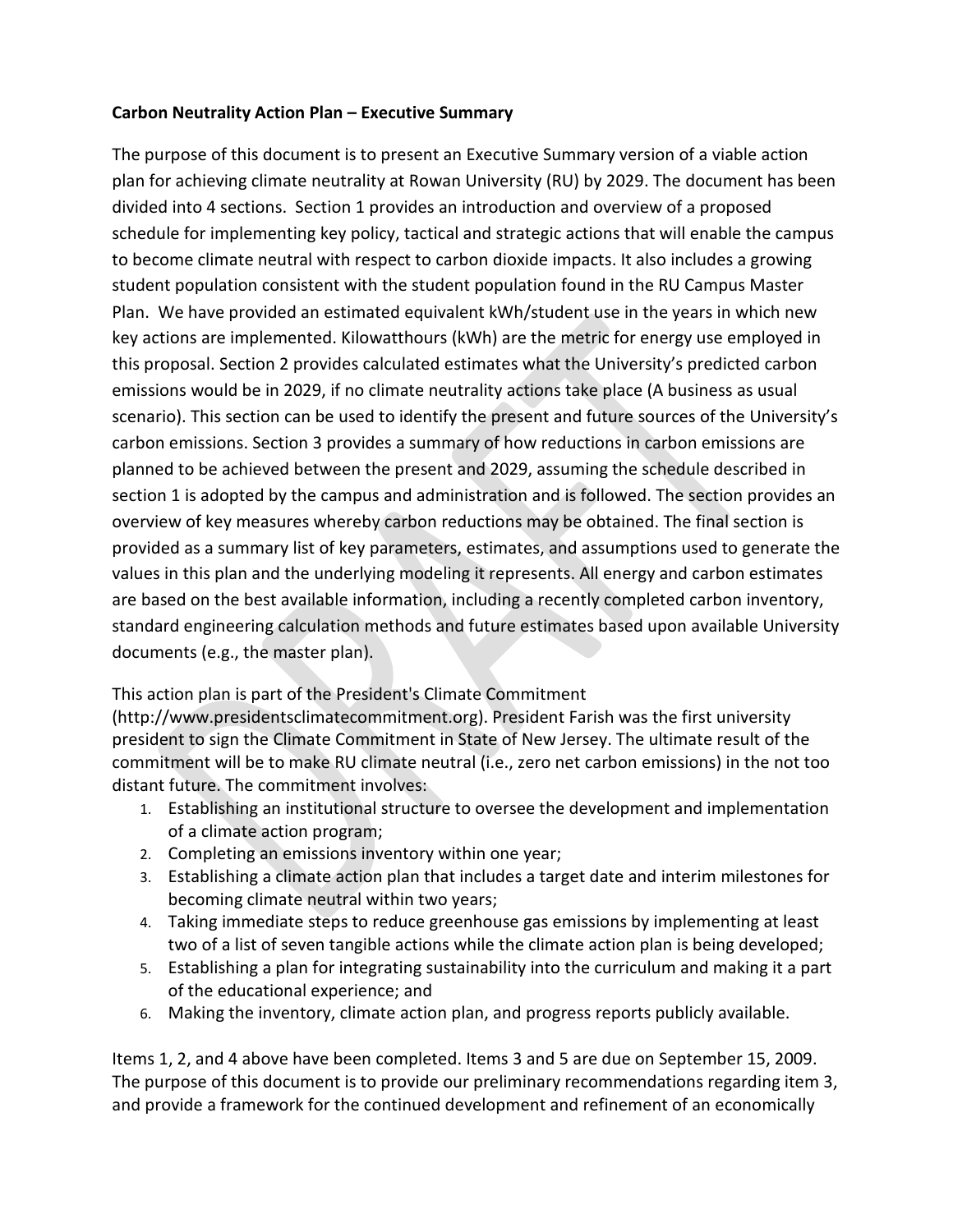achievable climate neutrality action plan for RU. Faculty, staff, and student comments and suggestions will be gathered for the rest of this semester and until the end of May in order to inform the initial draft plan that will be submitted in September. That revised plan will be submitted September 15 and will represent a serious commitment on the part of our University. However, it is understand that such an aggressive and ambitious set of actions will inevitably be modified over time in response to faculty, staff, and student input and changing environmental, economic and technologic conditions (e.g., in climate science and energy/ control technologies).

### **1. Carbon Neutrality Actions and Year(s) Implemented**

Table 1 shown on the following page represents a proposed scenario of thirty aggressive measures that, if implemented, can achieve carbon neutrality for RU. For each carbon neutrality (CN) action an estimated date for implementation (a future year) as well as estimated impacts that these proposed activities would have on our carbon footprint (represented as equivalent kWh per student). Some of these activities and policies are self explanatory but w have provided a brief summary description of each in the Appendix to this proposed plan. In essence the plan represents the total elimination of carbon emissions from all campus facilities (buildings, energy usage, transport on and off campus – including commuters and employee travel, etc.). The plan calls for recognition of the major efforts we have already taken to reduce our emissions and improve our efficient use of energy by keeping the new cogeneration facility in operation until the end of its service life and gradually improving the efficiency of all new and existing buildings. As shown below in measures 4, 8, 11, 19, 21, 24 and 29 we present a systematic improvement in building energy utilization efficiency with some measures attacking existing buildings and others targeted at the new buildings associated with the campus expansion needed to accommodate a growing student and faculty population. These measures move aggressively from the current building policy that all new buildings are LEED certified (at the Silver level) to Gold (2015), then Platinum (2020), then to carbon neutral (2025) and finally carbon negative (2029). This includes conversion of our entire fleet of buildings (old and new) ultimately to geothermal HVAC powered by renewable energy sources. Similar measures are proposed for our energy supply, ultimately moving off of natural gas in 2029 as we become entirely dependent upon renewable energy sources and the grid. It is recognized in the plan that it may be impossible to totally free ourselves from carbon generation in the next two decades based upon potential limitations in technology and or economics of alternatives, so we have proposed REC trading and arbitrage from our campus PV systems to secure carbon offsets for commuters, faculty and staff to assure we will achieve our goal even if carbon neutral transport does not become a reality over this planning horizon. The current plan includes the construction of a 30 MW Photovoltaic power plant on the West Campus and involvement in an NJHEPS offshore wind consortium for the purchase of additional renewable energy generated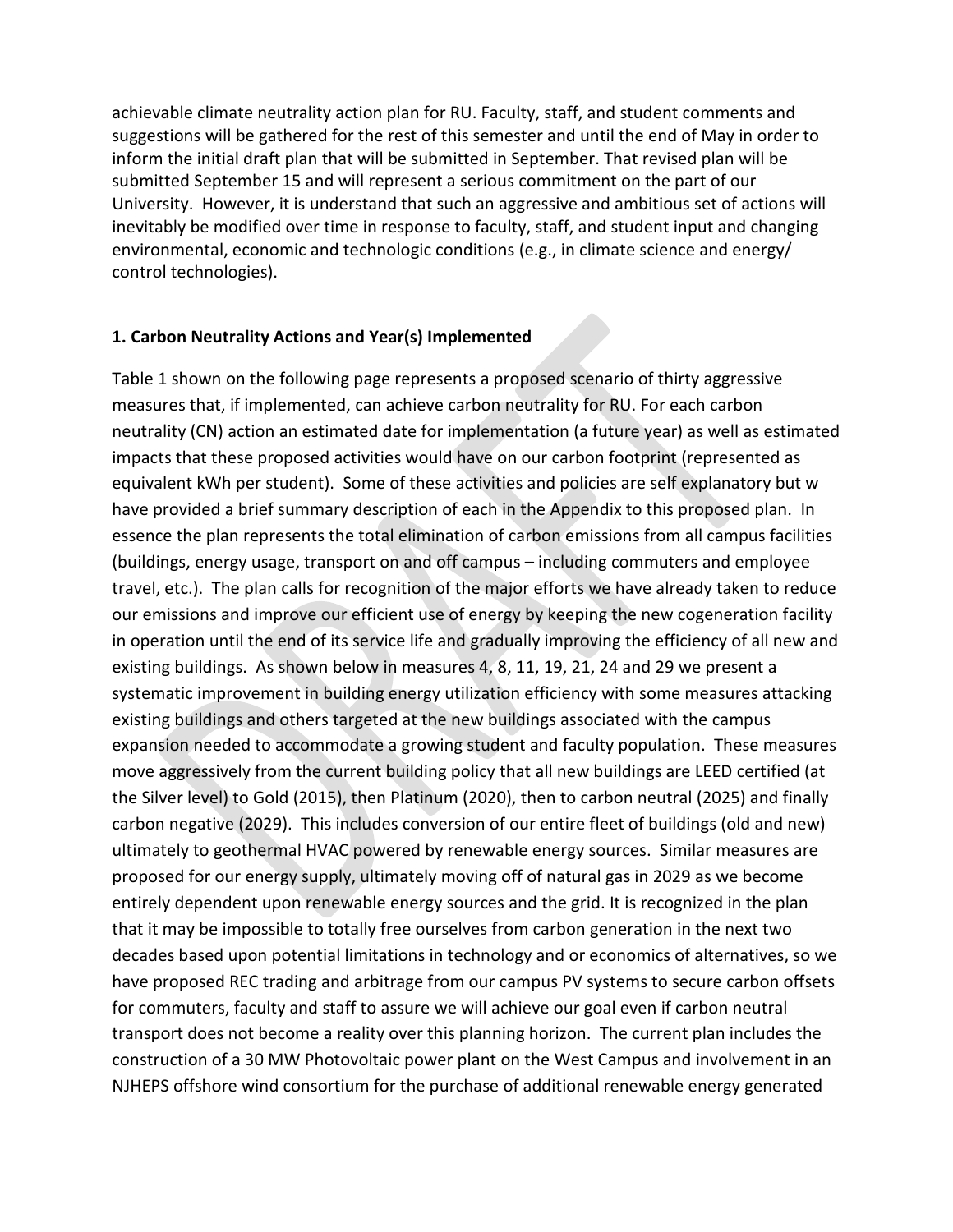electricity. Please consult the appendix for a more detailed description of the proposed measures in the plan.

| <b>CN Measures</b>                               | Year<br>Implemented | <b>Student</b><br>Population<br>(FTE) | <b>Total Energy*</b><br>/ Student<br>(kWh/student) |
|--------------------------------------------------|---------------------|---------------------------------------|----------------------------------------------------|
| 1. Wind Renewable Credits                        | 2009                | 9,212                                 | 18027                                              |
| 2. Building Metering and Energy Audits           |                     |                                       |                                                    |
| 3. Integrating sustainability into curriculum    | 2011                | 10,291                                | 13945                                              |
| 4. Increase Energy Efficiency of old buildings   |                     |                                       |                                                    |
| 5. PV system on West Campus 10 MW                | 2012                | 10,831                                |                                                    |
| 6. Recycling on Campus (1 <sup>st</sup> Phase)   |                     |                                       | 10605                                              |
| 7. Buying offsets for air travel and rental cars | 2013                | 11,370                                | 10636                                              |
| 8. LEED Gold Certification for new buildings     |                     |                                       |                                                    |
| 9. All students to live on or near campus        |                     |                                       |                                                    |
| 10. Students/faculty/staff buy offsets to        | 2015                | 12,449                                |                                                    |
| cover commuting                                  |                     |                                       |                                                    |
| 11. New buildings geothermal HVAC                |                     |                                       | 7509                                               |
| 12. Initial Conversion Rowan University Fleet    |                     |                                       |                                                    |
| 13. Replanting of forests                        | 2016                | 12,988                                |                                                    |
| 14. Recycling on Campus (2 <sup>nd</sup> Phase)  |                     |                                       | 7664                                               |
| 15. NJHEPS Wind Consortium 25 MW                 | 2017                | 13,527                                | 5589                                               |
| 16. LEDs for all Campus lighting                 | 2018                | 14,067                                | 4205                                               |
| 17. Promoting alternative vehicles and           | 2019                | 14,606                                |                                                    |
| transportation on campus                         |                     |                                       | 4464                                               |
| 18. Recycling on Campus (3rd Phase)              |                     |                                       |                                                    |
| 19. LEED Platinum Certification for all new      | 2020                | 15,146                                |                                                    |
| buildings                                        |                     |                                       |                                                    |
| 20. PV system on West Campus next 10 MW          |                     |                                       | 3732                                               |
| 21. Begin refit old buildings with Geothermal    | 2021                | 15,685                                | 3990                                               |
| 22. Begin Phase out Co-gen plant                 | 2024                | 17,303                                |                                                    |
| 23. Recycling on Campus (4 <sup>th</sup> Phase)  |                     |                                       | 4667                                               |
| 24. All new buildings are zero emission          | 2025                | 17,842                                | 3872                                               |
| 25. West Campus Composting Facility              | 2026                | 18,382                                | 4088                                               |
| 26. Close-to-Zero Waste Campus                   | 2028                | 19,461                                |                                                    |
| 27. PV system on West Campus next 10 MW          |                     |                                       | 3868                                               |
| 28. Co-gen Plant is Phased out of service        |                     |                                       |                                                    |
| 29. All new buildings have Negative Carbon       | 2029                | 20,000                                |                                                    |
| Footprint                                        |                     |                                       |                                                    |
| 30. Geothermal HVAC for all RU Buildings         |                     |                                       | 0                                                  |

# **Table 1 – Carbon Neutrality Plan Measures**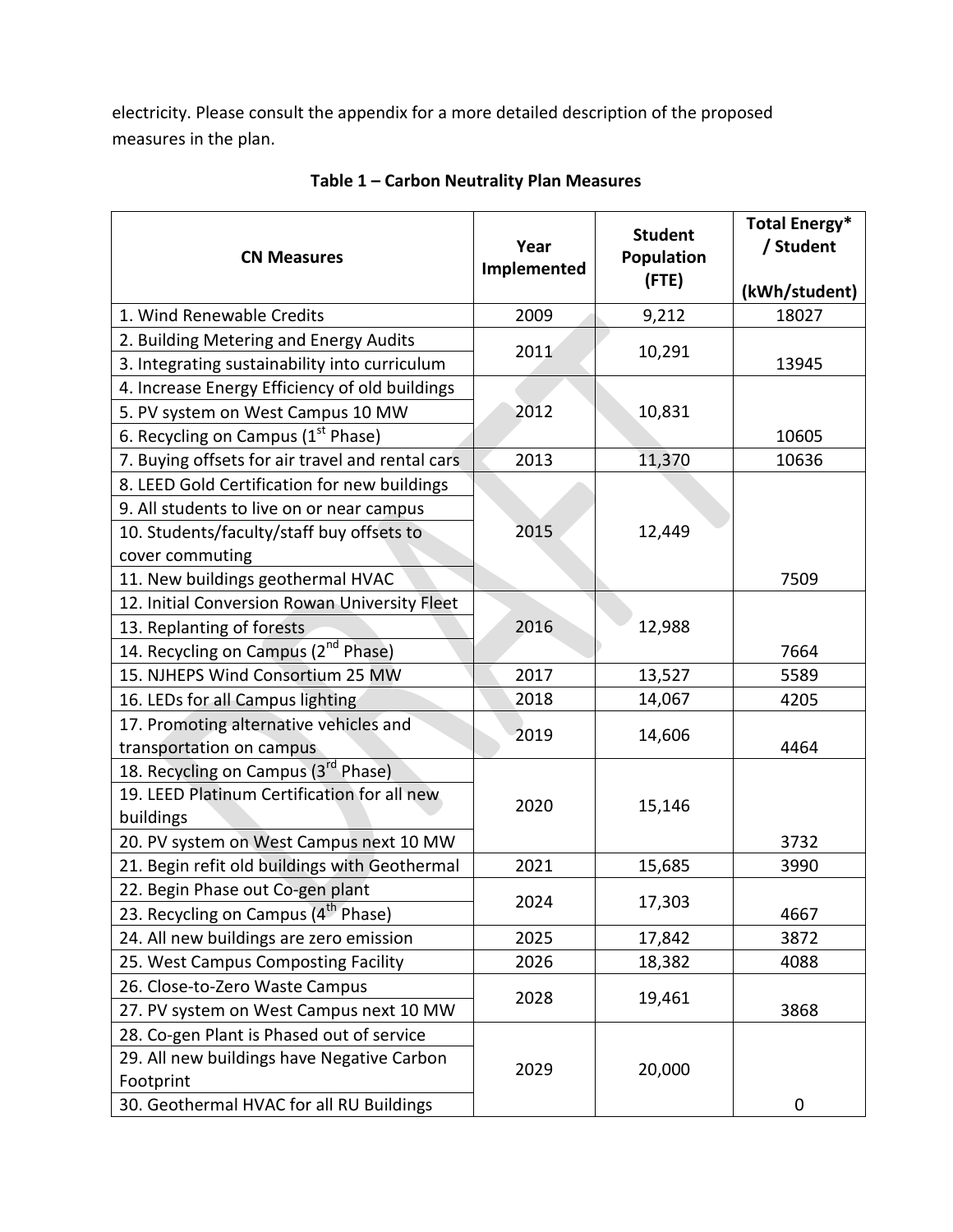**2. FY2029 Estimates for Emissions and Campus Information (No Action)** - These graphs illustrate a business as usual scenario if we follow current strategies with proposed expansion.



| <b>FY2029 Emissions and Percentages</b>               |        |       |                                            |
|-------------------------------------------------------|--------|-------|--------------------------------------------|
| <b>Emissions</b><br><b>Item</b><br>MT Co <sub>2</sub> |        | ℅     | <b>FY2029 Campus</b><br><b>Information</b> |
| <b>Purchased Electricity</b>                          | 61431  | 39.7  | Students (FTE)<br>20000                    |
| Landscaping                                           | 434    | 0.3   | <b>Students</b><br>23306                   |
| Heating/Cooling                                       | 36107  | 23.4  | Faculty + Staff<br>3356                    |
| Solid Waste                                           | 949    | 0.6   | 1372<br>Faculty                            |
| Auxiliary                                             | 15249  | 9.9   | <b>Staff</b><br>1984                       |
|                                                       |        |       | <b>Facilities</b>                          |
| <b>RU Fleet</b>                                       | 1471   | 1.0   | Vehicles<br>220                            |
| <b>Student Commuting</b>                              | 30498  | 19.7  | Building (ft^2)<br>4395050                 |
| <b>Faculty/Staff Commuting</b>                        | 6386   | 4.1   |                                            |
| Faculty/Staff Air Travel                              | 2032   | 1.3   |                                            |
| Total                                                 | 154559 | 100.0 |                                            |

| missions<br>MT Co2 |       | %    | <b>FY2029 Campus</b><br><b>Information</b> |  |         |
|--------------------|-------|------|--------------------------------------------|--|---------|
|                    | 61431 | 39.7 | Students (FTE)                             |  | 20000   |
|                    | 434   | 0.3  | <b>Students</b>                            |  | 23306   |
|                    | 36107 | 23.4 | Faculty + Staff                            |  | 3356    |
|                    | 949   | 0.6  | Faculty                                    |  | 1372    |
|                    | 15249 | 9.9  | <b>Staff</b>                               |  | 1984    |
|                    |       |      | <b>Facilities</b>                          |  |         |
|                    | 1471  | 1.0  | Vehicles                                   |  | 220     |
|                    | 30498 | 19.7 | Building (ft^2)                            |  | 4395050 |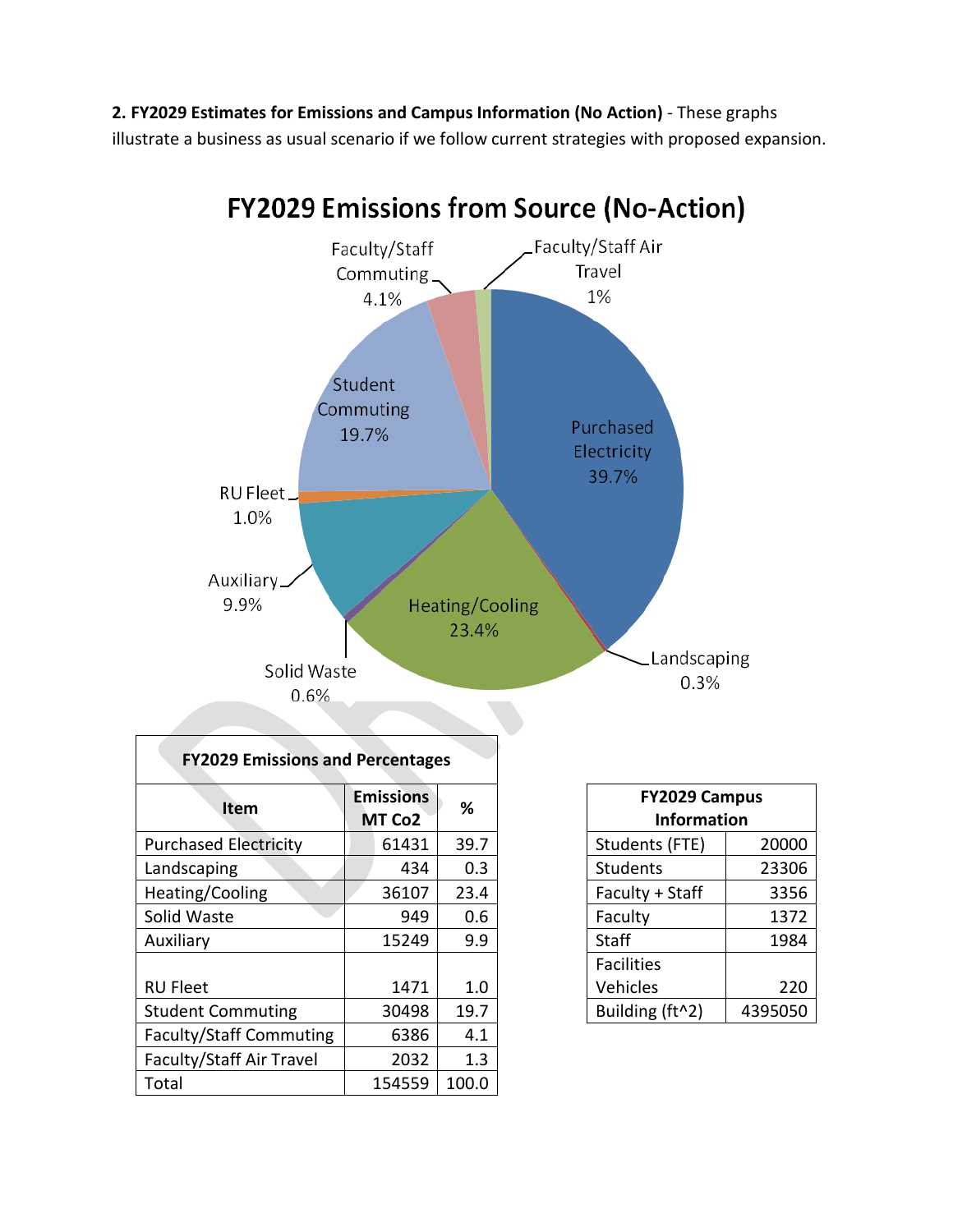**3. FY2029 Estimate for Emissions Reductions by Carbon Neutrality Actions** - These graphs illustrate the reductions in carbon emissions (by measure) that would be achieved if we implement the proposed climate neutrality plan in this document.

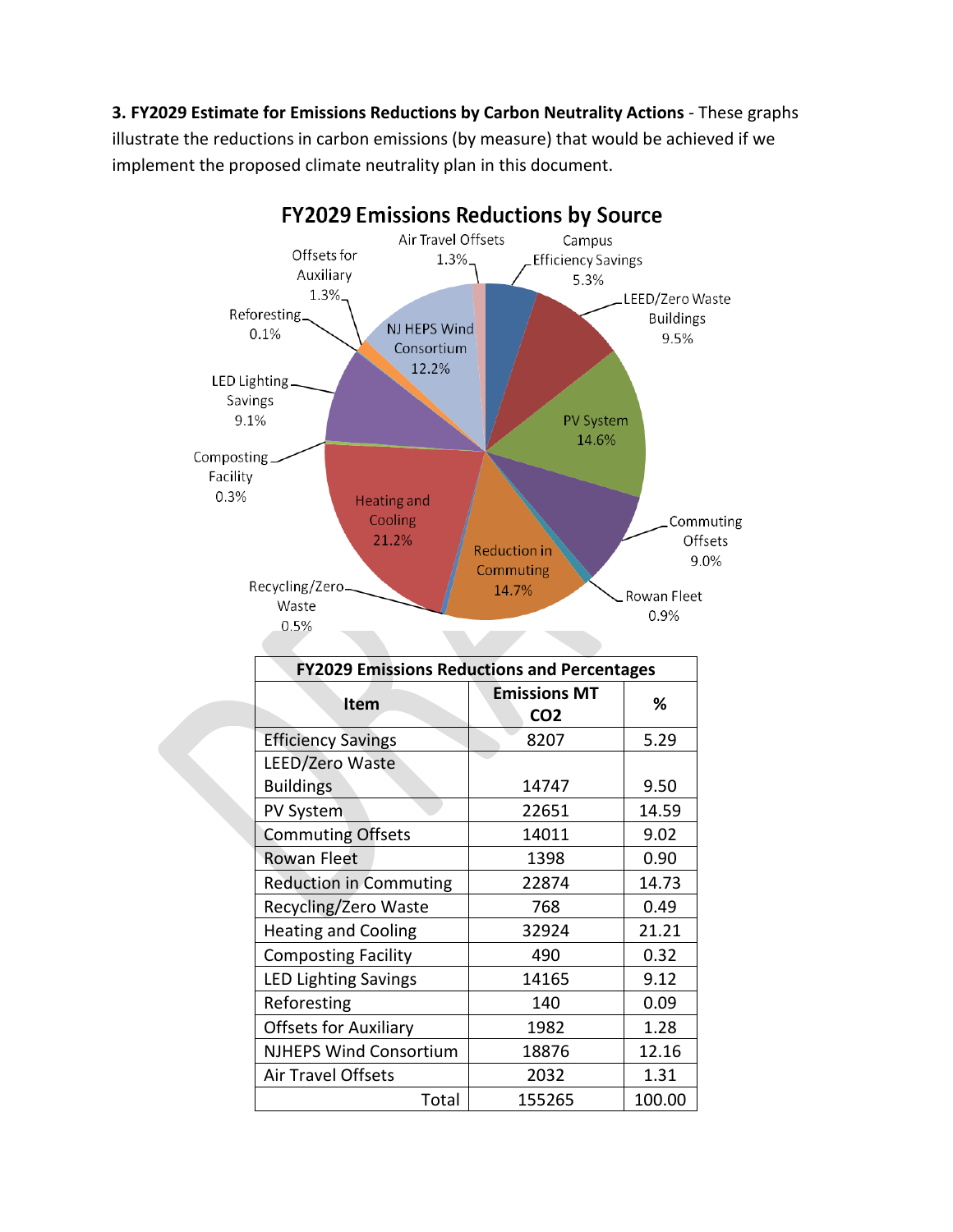**4. Parameters, Estimates, and Assumptions** – In this section we provide the starting year inputs and ending year targets for key parameters. In addition, we have listed key assumptions so that these can be reviewed and critiqued by the broader campus community.

|                 | <b>Item</b>                  | <b>FY2008</b> | <b>FY2029</b> |
|-----------------|------------------------------|---------------|---------------|
|                 | <b>Purchased Electricity</b> | 26598         | 61431         |
|                 | Heating/Cooling              | 0             | 36107         |
|                 | Auxiliary                    | 18778         | 15249         |
|                 | <b>RU Fleet</b>              | 837           | 1471          |
| <b>Units</b>    | <b>Student Commuting</b>     | 13205         | 30498         |
| are             | Faculty/Staff                |               |               |
| MT of           | Commuting                    | 2765          | 6386          |
| CO <sub>2</sub> | Faculty/Staff Air Travel     | 880           | 2032          |
|                 | Landscaping                  | 247           | 434           |
|                 | Solid Waste                  | 411           | 949           |
|                 | <b>Renewable Credits</b>     | 8310          | 0             |
|                 | Total                        | 55411         | 154559        |
|                 | Students (FTE)               | 8673          | 20000         |
|                 | <b>Students</b>              | 10091         | 23306.25      |
|                 | Faculty + Staff              | 1453          | 3356          |
| <b>Units</b>    | Faculty                      | 594           | 1372          |
| Vary            | Staff                        | 859           | 1984          |
|                 | <b>Facilities Vehicles</b>   | 125           | 220           |
|                 | Building ft^2                | 2500000       | 4395050       |

# **Assumptions Inherent in Model Calculations for the Base Case Reduction Scenario**

- Student Enrollment will reach 20,000 FTE in FY2029 (FTE is Full-Time-Equivalents)
- Building Area will continue to grow at the rate specified in the 2007 Master Plan estimates for 2015
- Lighting demand makes up approximately 40% of purchased electricity on campus
- Old buildings on campus will not be replaced
- A West Campus PV system and/or wind power will cover all of the electricity needs for campus by 2029
- All students and faculty will either live on/near campus or pay for commuting offsets by 2029
- The Co-gen will continue to run at full capacity and the boilers will run to accommodate new buildings on campus until Geothermal is installed
- The electricity provided by Atlantic City Electric will remain at the same fuel mix as it was in FY2008 and will not continue to get greener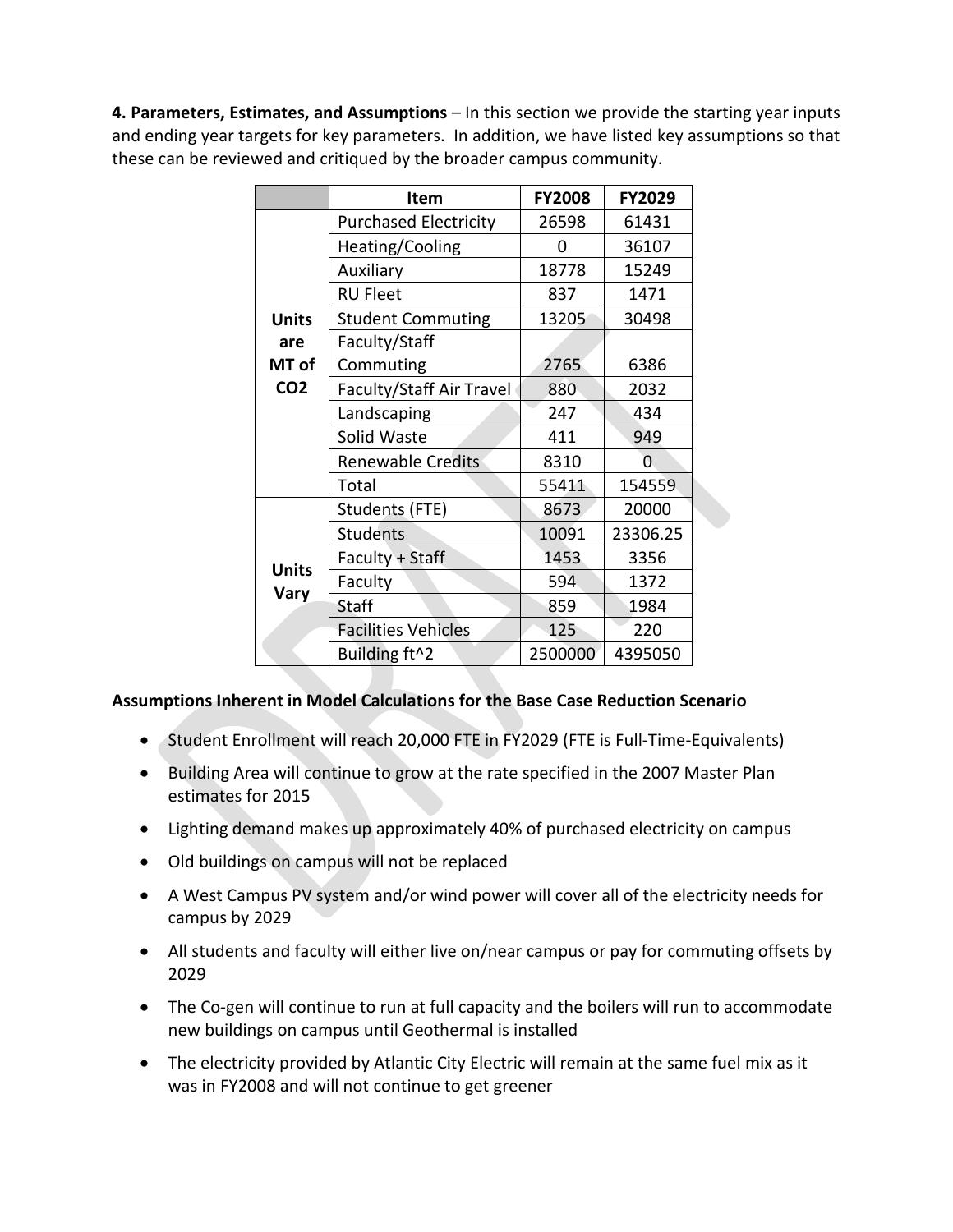- Geothermal heating and cooling will provided 5 units of heating for every one unit of electricity
- Recycling on campus will continue to increase until the campus is near zero waste

# **Appendix**

- 1. Wind renewable energy credits The purchase of wind renewable energy credits is currently being undertaken by Rowan University. Rowan has purchased these credits in varying amounts for several years (amount varies due to market for these credits) and has been recognized by the EPA for the past three years for our purchases.
- 2. Building metering and energy audits This measure involves installing energy meters in buildings where none currently exist and monitoring data concerning the energy uses of buildings on campus. Data will be utilized to develop energy profiles and energy audits will be conducted to identify energy conservation measures that can be utilized and carbon reduction opportunities for the current buildings on campus.
- 3. Incorporating sustainability into the curriculum Recently an Ad Hoc Senate committee was created to develop recommendations for incorporating sustainability into the curriculum for all students on campus. This measure is still being discussed and planned but already has strong support from many faculty on campus. This measure will give students a better understanding of sustainability and current/future developments in sustainability while at Rowan University and perhaps students will put into practice what they have learned.
- 4. Increase energy efficiency of old buildings This measure is the continuation of the buildings metering and energy audits. After analyzing the collected data and energy profiles, actions will be taken to make the current buildings on campus more energy efficient and reduce carbon emissions.
- 5. PV system on West Campus 10 MW (1) This measure is the first of three installments of photovoltaic's on West Campus. As Rowan Campus and enrollments grow more energy will be required. West Campus presents an opportunity for green energy in the form of solar energy due to the space available for a photovoltaic system and then two later upgrades/additions to the system as needed.
- 6. Recycling on campus (1) This measure is the first of four increases to the recycling efforts at Rowan University. By increasing/augmenting the recycling on campus, the carbon emissions associated with landfilling or incinerating the waste produced by Rowan University will decrease over the course of the 4 recycling measures.
- 7. Buying offsets for air travel and rental cars The carbon emissions associated with airline travel and rental car usage by faculty and staff at Rowan University can be negated by buying offsets when these methods of transportation are used. A little extra cost and the participation of the faculty and staff would be required to make this measure effective.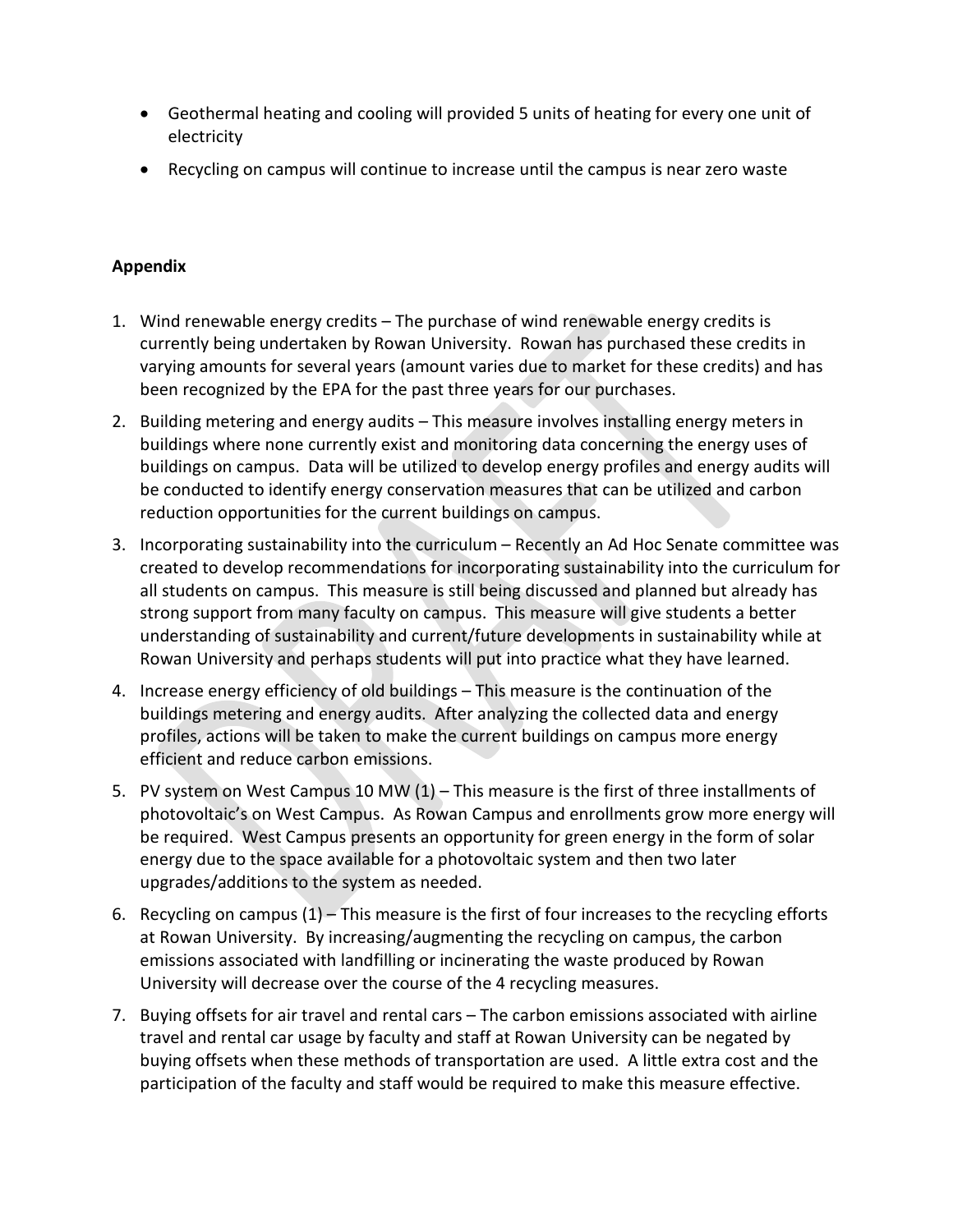- 8. LEED Gold Certification for all new buildings Two buildings at Rowan University already have LEED Certification. The first building is the Education Building which is LEED Certified and the second is the Samuel H. Jones Innovation Center at the South Jersey Technology Park which is LEED Silver Certified. By continuing this trend and setting a standard for all new buildings at Rowan University to be LEED Gold, the carbon emissions associated with new buildings will be much lower than with buildings that are not LEED Certified.
- 9. All students to live on or near campus With the completion of the Rowan Boulevard Project and other future projects concerning student housing, more students than ever before will be able to live on or close to campus. By encouraging and making it possible for students to live closer to campus, the carbon emissions for student commuting will decrease.
- 10. Student/Faculty/Staff buy offsets to cover commuting To compensate for the carbon emission of commuting students/faculty/staff, which encompass a fairly large portion of the total carbon emissions for Rowan University, offsets will be purchased by students, faculty, and staff to cover the carbon emissions associated with their vehicle and travel distance.
- 11. All new buildings geothermal heating/cooling To reach the goal of carbon neutrality, Rowan University needs to find a better way to heat and cool its buildings. By implementing geothermal heating/cooling for new buildings on campus, the Co-gen plant will not need to be expanded in the future. Geothermal heating/cooling will use electricity instead of natural gas to heat and cool buildings more efficiently. The electricity usage will be green because of the implementation of PV systems on West Campus and a possible offshore wind consortium.
- 12. Initial conversion of Rowan University fleet (1) This measure is the first of two which will seek to purchase greener vehicles as the current Rowan University fleet becomes obsolete.
- 13. Replanting of forests With the decrease of commuters, and the future building of parking garages on campus, many parking lots on campus will no longer be required. These lots can be removed and new trees planted to provide a small offset of carbon emissions.
- 14. Recycling on campus (2) This is the second of four measures to increase recycling efforts on campus.
- 15. NJ HEPs offshore wind consortium (25 MW) This measure involves the possibility of forming a consortium of Universities to build offshore wind turbines and purchase the electricity produced from the wind turbines at a set price.
- 16. LEDs for all campus lighting This measure involves the replacing all of the lighting on campus with LEDs which would have significant carbon emission savings for campus.
- 17. Promoting alternative vehicles and transportation on campus (2) This measure is the second of two measures, the first being the initial conversion of the Rowan fleet. With this measure, the rest of the Rowan University fleet will be replaced with greener vehicles and at this time Rowan Campus will have better facilities to accommodate greener modes of transportation.
- 18. Recycling on campus (3) This is the third of four measures to increase recycling efforts on campus.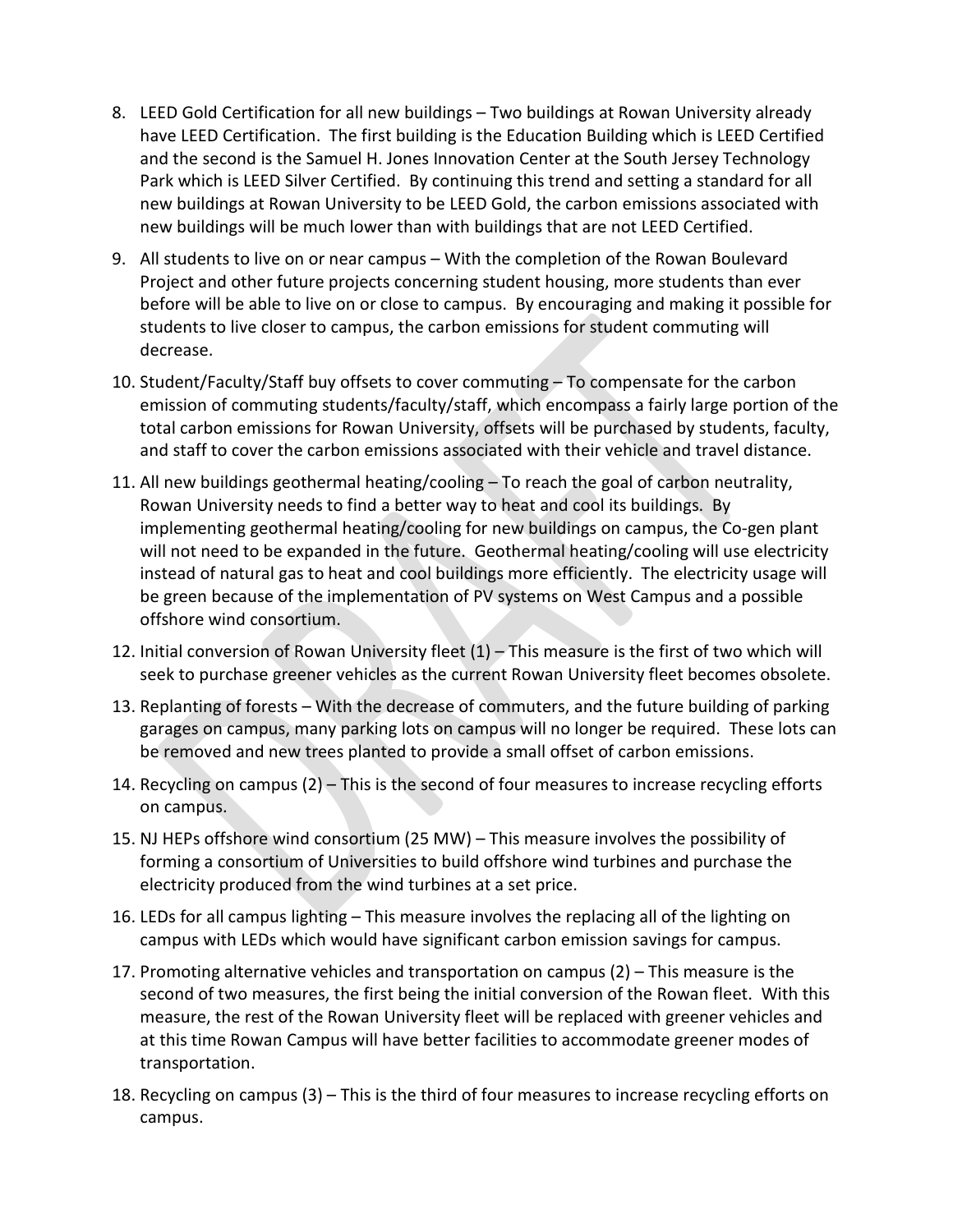- 19. LEED Platinum Certification for all new buildings By raising the standard on campus from LEED Gold to LEED Platinum for all new buildings, the carbon emission associated with new buildings will keep decreasing.
- 20. PV system on West Campus additional 10 MW (2) This measure is the second of three measures for implementing and expanding PV on West Campus. The current system will be increased by 10 MWs.
- 21. Begin refitting old buildings with geothermal heating/cooling With all of the new buildings using geothermal heating/cooling; the old buildings on campus (which use the Co-gen) will undergo retrofit to use geothermal for their heating and cooling needs.
- 22. Phase out of Co-gen plant Once the retrofitting of the old buildings commences the phasing out of the Co-gen plant will begin.
- 23. Recycling on campus (4) This is the fourth of four measures to increase recycling efforts on campus.
- 24. All new buildings are Zero Emission Buildings By raising the standard on campus from LEED Platinum to Zero Emission Buildings, new buildings on campus will not produce any additional carbon emissions.
- 25. West Campus composting facility This measure involves the construction of a composting facility on West Campus that will take in food waste from the Students Center and yard waste from landscaping to produce compost that can be used on Rowan Campus or sold.
- 26. Close-to-zero waste campus After increasing recycling efforts on campus and installing a composting facility, Rowan University will become a close-to-zero waste campus. This means that the University will have 90% or more of its generated waste not end up at an incinerator or landfill.
- 27. PV system on West Campus additional 10 MW (3) This measure is the third of three measures for implementing and expanding PV on West Campus. The current system will be increased by an additional 10 MWs.
- 28. Co-gen Plant is phased out At the time this measure is implemented, the Co-gen plant will have reached its expected lifespan and Rowan University will be switching to geothermal heating/cooling for its buildings.
- 29. All new buildings are Negative Carbon Footprint This measure raises building standards on Rowan Campus from Zero Emission Buildings to Negative Carbon Footprint buildings. New buildings will not only have zero carbon emissions but actually help reduce the carbon emissions on campus by producing more clean energy then they use.
- 30. Geothermal heating/cooling for all buildings on campus By the end of the expected lifespan of the Co-gen plant, the plant will be retired and geothermal heating/cooling will be used for all buildings on Rowan Campus. At this time Rowan University will have met the expectations of the Presidents Climate Commitment and become a carbon neutral campus.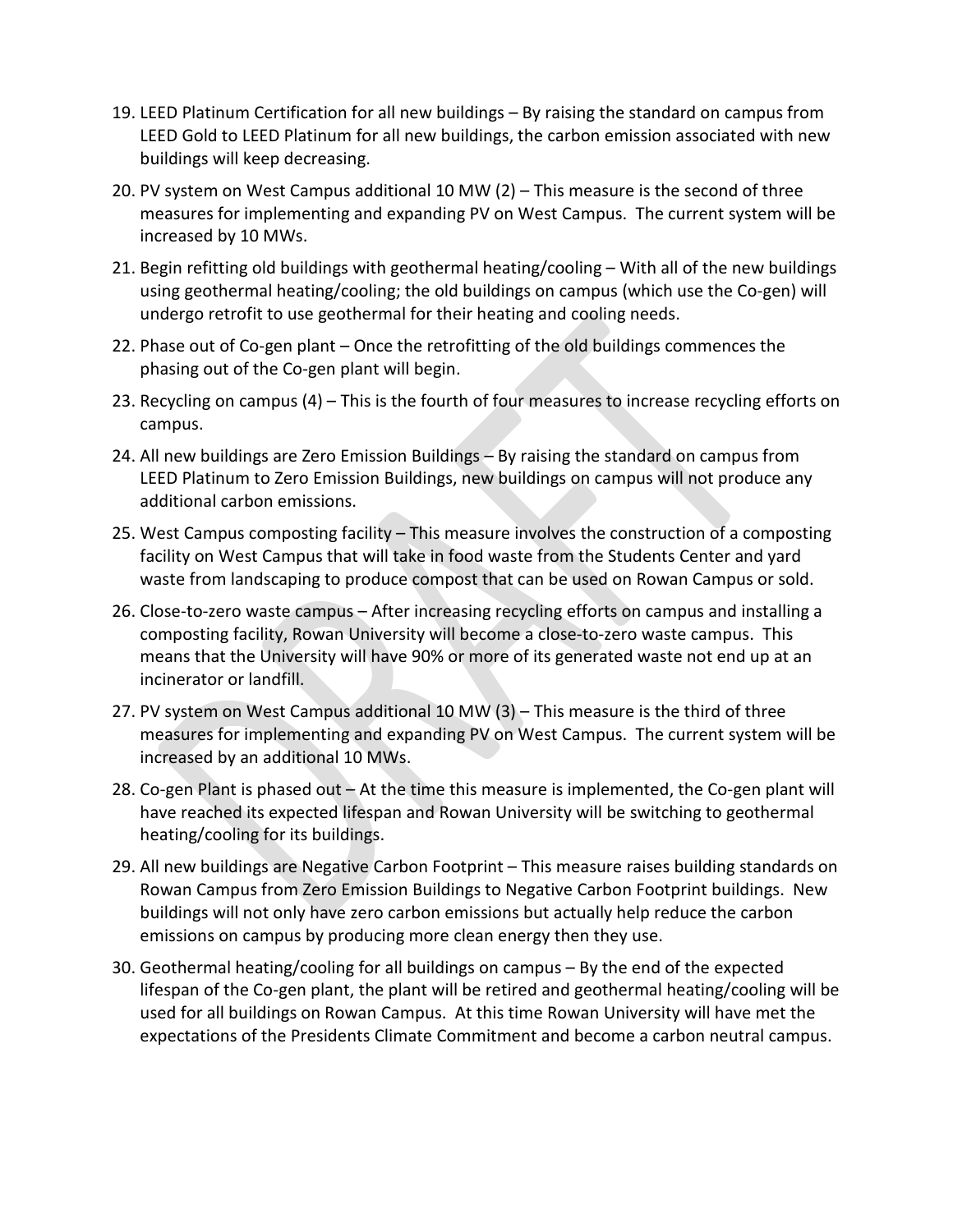

| <b>Action Item</b>   |
|----------------------|
| For Information Only |

From: Dr. Eric Milou, Rowan University Senate President

To: Dr. Ali Houshmand, Provost

Date: 3/14/11

RE: Senate Resolution *110311-2* 

## Resolution to Recommend Recognition of Sustainability as an Institutional Learning **Objective**

WHEREAS, in 2004, the University Senate unanimously passed an Environmental Resolution calling for Rowan University to make a commitment to environmental responsibility;

WHEREAS, in 2007, President Donald Farish (and over 650 other presidents and chancellors to date) signed the American College and University Presidents' Climate Commitment, a pledge to reach climate neutrality in our campus operations (and which requires Rowan University to establish a plan for integrating sustainability into the curriculum and make it a part of the educational experience);

WHEREAS, the Senate formed an Ad Hoc Committee on Integrating Sustainability into the Rowan Curriculum in order to further build a culture of sustainability on our campus;

And WHEREAS, sustainability, defined as "meeting the needs of the present without compromising the ability of future generations to meet their own needs" (World Commission on Environment and Development 1987) and "the ability of an ecosystem to maintain ecological processes, functions, biodiversity and productivity into the future" (US Regional Ecosystem Office 2009), is a global value as well as a complex and difficult challenge;

THEREFORE BE IT RESOLVED that the Rowan University Senate recognizes the importance of producing graduates with knowledge, skills, and dispositions that will prepare them to fulfill their civic, professional, and personal responsibilities regarding sustainability and recommends that sustainability be designated as an Institutional Learning Objective for all students and formally integrated into the curriculum.

Further details regarding the goals and rationale for recognizing sustainability as an institutional learning objective are described in the report below from the Ad Hoc Committee on Integrating Sustainability into the Rowan Curriculum.

# Sustainability in the Curriculum

Rowan University undergraduates shall be exposed to environmental, social, and economic aspects of

University Senate Campbell Library 201 Mullica Hill Road 856-256-4515 Glassboro, NJ 08028-1701

# Goal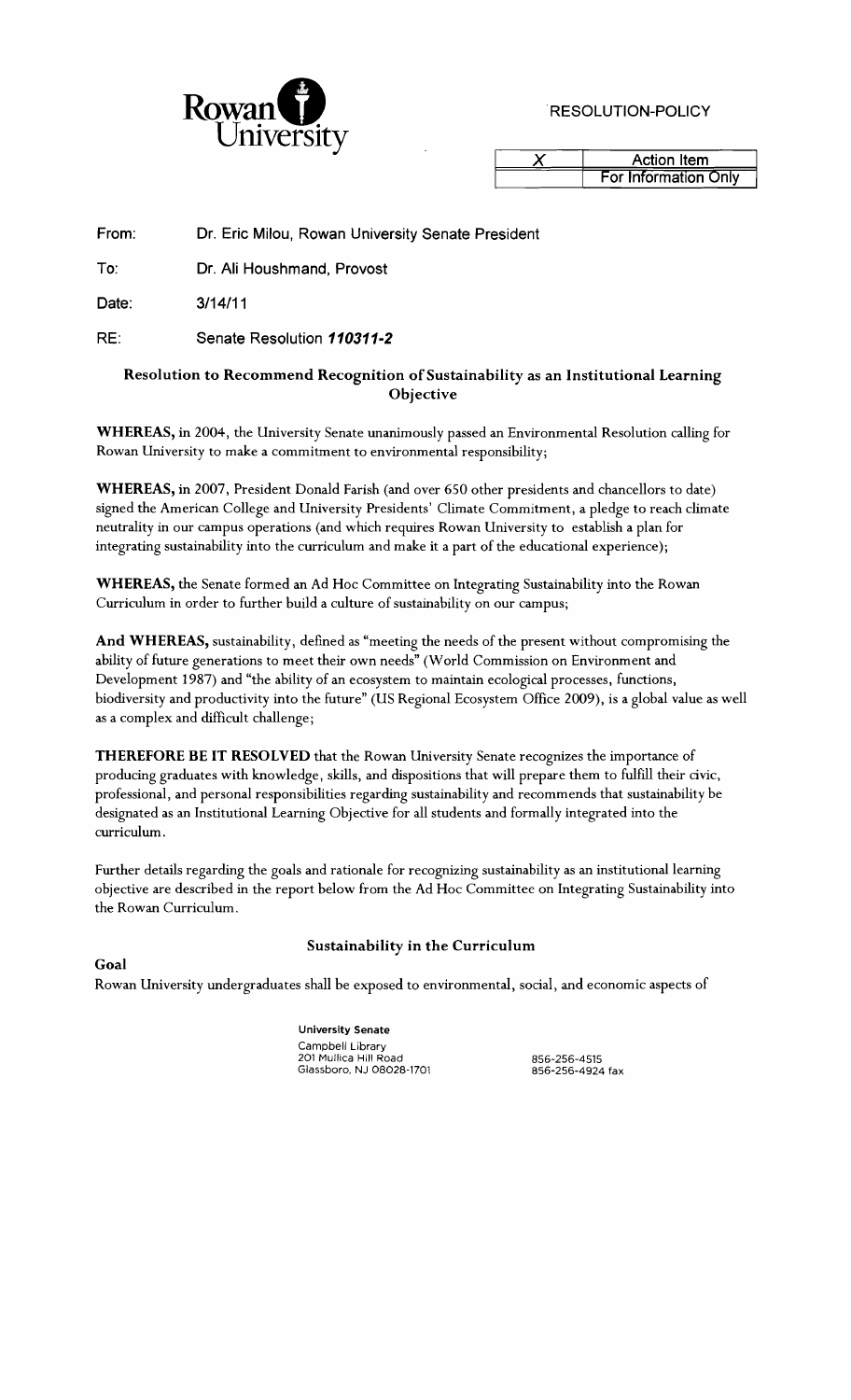sustainability. Sustainability is can be defined as "meeting the needs of the present without compromising the ability of future generations to meet their own needs" (World Commission on Environment and Development 1987). In an ecological context, sustainability can be defined as the ability of an ecosystem to maintain ecological processes, functions, biodiversity and productivity into the future (US Regional Ecosystem Office 2009). For Rowan's purposes, using a combination ofthese two definitions focuses educational efforts both on the sustainability of human life on earth and on the sustainability of earth's ecosystems under human impact. As such, sustainability requires taking account of the triple bottom-line, i.e., economic, environmental (ecological), and social performance. Sustainable activities work within acceptable economic and social systems and do not degrade the environment to a level unable to support future generations or ecosystems. Programs may vary the emphasis placed on each aspect, e.g., biology may focus more on environmental aspects, sociology on social, or business on economic. Sustainability shall be incorporated into the Rowan University curriculum as an Institutional Learning Objective, similar to the Multicultural & Global requirement.

### **Recommended Educational Objectives**

Although the specific implementation of this recommendation will need to be developed within the needs and constraints of the general education and programmatic curricula, a minimum level of competence should include understanding of:

- The current situation regarding sustainability, such as human-caused climate change, population growth, biodiversity loss, pollution, etc.
- The human causes of non-sustainability, including individual and institutional contributions
- The best proposed solutions to return to sustainability
- The relationship between sustainability and the triple bottom line (environment, society, and economics issues)

### **Rationale**

Rowan Students will be faced with significant challenges during their lifetimes. The current world population is part of a grand and novel experiment: "What happens when more than six billion people live on the Earth?" Past population crises have been avoided through technological advances, e.g., the green revolution of the mid  $20<sup>th</sup>$  century; however, population can grow beyond the possibility of terrestrial technological solutions. Estimates of how many people can be sustained by the Earth vary greatly, and include values both below and above our current population. The possibility that we have already exceeded the Earth's carrying capacity is a prime reason to include sustainability in the curriculum.

While there is some upper theoretical limit to the Earth's carrying capacity, practical limits depend on how we choose to live, how we let other species live (or die), how we maintain the Earth's environment, and the technologies we employ in the pursuit of these objectives. Managing these issues will have significant social and economic impacts. Currently, the USA comprises approximately 5% of the World population, but accounts for 20-25% of the resources consumed annually. Most estimates indicate that it would take approximately five Earths to sustain the entire Earth's population in the manner of the average USA citizen. The populations of emerging economies, such as China, India, and Brazil, are looking to take back some or all of the excess resources we consume. Our students must be prepared for the coming environmental, social, and economic challenges by including sustainability in the Rowan University curriculum.

The Earth is in the midst of an anthropogenic extinction event. Extinction rates are many times higher than